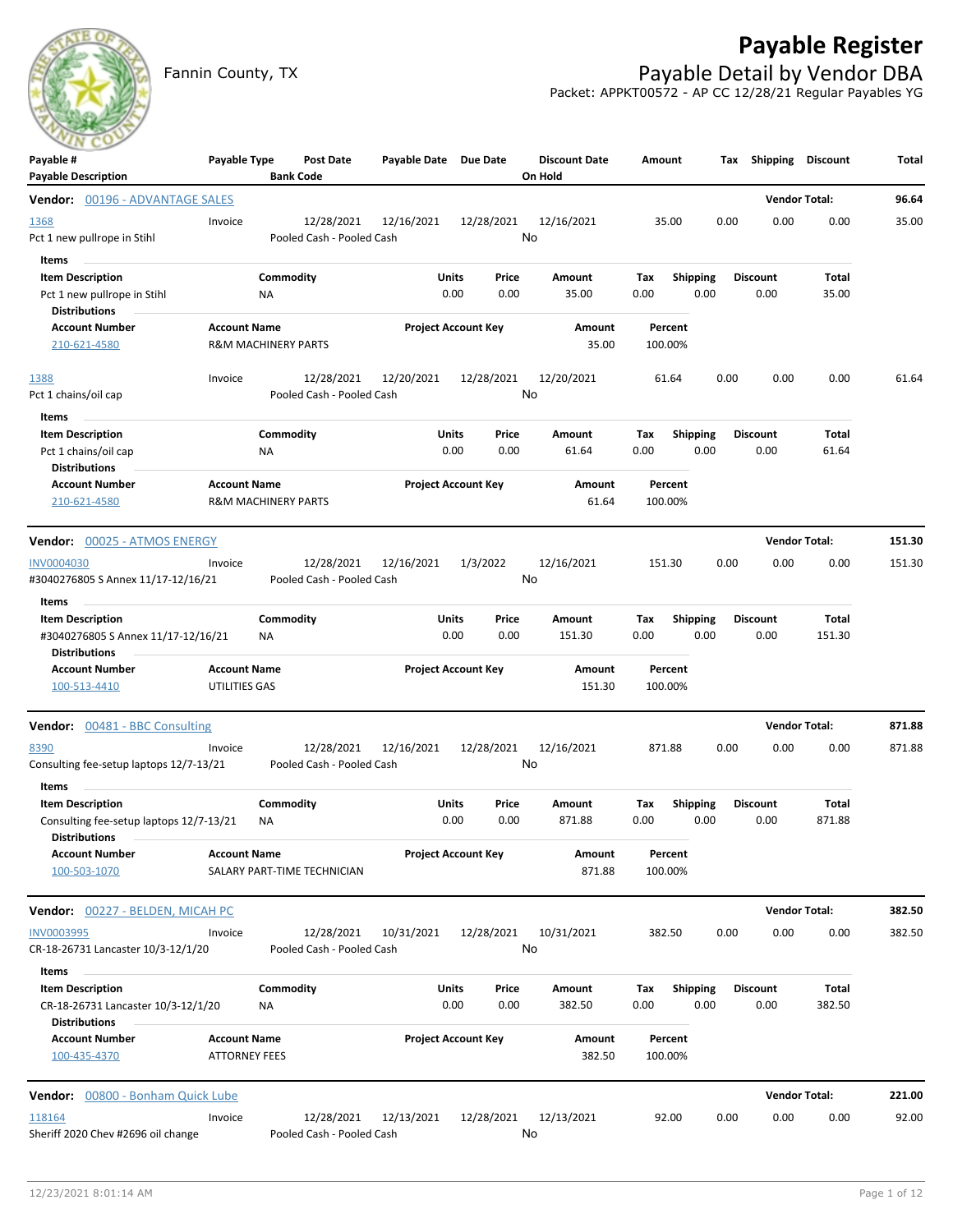| <b>Payable Register</b>                                                             |                     |                                      |                       |                            |                                 |                    |                         |                         | Packet: APPKT00572 - AP CC 12/28/21 Regular Payables YG |       |
|-------------------------------------------------------------------------------------|---------------------|--------------------------------------|-----------------------|----------------------------|---------------------------------|--------------------|-------------------------|-------------------------|---------------------------------------------------------|-------|
| Payable #<br><b>Payable Description</b>                                             | Payable Type        | <b>Post Date</b><br><b>Bank Code</b> | Payable Date Due Date |                            | <b>Discount Date</b><br>On Hold | Amount             |                         |                         | Tax Shipping Discount                                   | Total |
| Items                                                                               |                     |                                      |                       |                            |                                 |                    |                         |                         |                                                         |       |
| <b>Item Description</b><br>Sheriff 2020 Chev #2696 oil change                       |                     | Commodity<br><b>NA</b>               | Units                 | Price<br>0.00<br>0.00      | Amount<br>92.00                 | Tax<br>0.00        | <b>Shipping</b><br>0.00 | <b>Discount</b><br>0.00 | Total<br>92.00                                          |       |
| <b>Distributions</b>                                                                |                     |                                      |                       |                            |                                 |                    |                         |                         |                                                         |       |
| <b>Account Number</b><br>100-560-4540                                               | <b>Account Name</b> | R & M AUTOMOBILES                    |                       | <b>Project Account Key</b> | Amount<br>92.00                 | Percent<br>100.00% |                         |                         |                                                         |       |
| 118379                                                                              | Invoice             | 12/28/2021                           | 12/17/2021            | 12/28/2021                 | 12/17/2021                      | 7.00               |                         | 0.00                    | 0.00<br>0.00                                            | 7.00  |
| Pct 2 2005 Chev #9752 inspection                                                    |                     | Pooled Cash - Pooled Cash            |                       |                            | No                              |                    |                         |                         |                                                         |       |
| Items                                                                               |                     |                                      |                       |                            |                                 |                    |                         |                         |                                                         |       |
| <b>Item Description</b>                                                             |                     | Commodity                            | Units                 | Price                      | Amount                          | Tax                | <b>Shipping</b>         | <b>Discount</b>         | Total                                                   |       |
| Pct 2 2005 Chev #9752 inspection                                                    |                     | ΝA                                   |                       | 0.00<br>0.00               | 7.00                            | 0.00               | 0.00                    | 0.00                    | 7.00                                                    |       |
| <b>Distributions</b>                                                                |                     |                                      |                       |                            |                                 |                    |                         |                         |                                                         |       |
| <b>Account Number</b><br>220-622-4580                                               | <b>Account Name</b> | <b>R&amp;M MACHINERY PARTS</b>       |                       | <b>Project Account Key</b> | Amount<br>7.00                  | Percent<br>100.00% |                         |                         |                                                         |       |
| 118380                                                                              | Invoice             | 12/28/2021                           | 12/17/2021            | 12/28/2021                 | 12/17/2021<br>No                | 7.00               |                         | 0.00                    | 0.00<br>0.00                                            | 7.00  |
| Pct 2 1991 Intl #7057 inspection                                                    |                     | Pooled Cash - Pooled Cash            |                       |                            |                                 |                    |                         |                         |                                                         |       |
| Items                                                                               |                     |                                      |                       |                            |                                 |                    |                         |                         |                                                         |       |
| <b>Item Description</b><br>Pct 2 1991 Intl #7057 inspection<br><b>Distributions</b> |                     | Commodity<br><b>NA</b>               | Units                 | Price<br>0.00<br>0.00      | Amount<br>7.00                  | Tax<br>0.00        | <b>Shipping</b><br>0.00 | <b>Discount</b><br>0.00 | Total<br>7.00                                           |       |
| <b>Account Number</b>                                                               | <b>Account Name</b> |                                      |                       | <b>Project Account Key</b> | Amount                          | Percent            |                         |                         |                                                         |       |
| 220-622-4580                                                                        |                     | <b>R&amp;M MACHINERY PARTS</b>       |                       |                            | 7.00                            | 100.00%            |                         |                         |                                                         |       |
| 118388                                                                              | Invoice             | 12/28/2021                           | 12/17/2021            | 12/28/2021                 | 12/17/2021                      | 7.00               |                         | 0.00                    | 0.00<br>0.00                                            | 7.00  |
| Pct 2 2013 Chev #3963 inspection                                                    |                     | Pooled Cash - Pooled Cash            |                       |                            | No                              |                    |                         |                         |                                                         |       |
| Items                                                                               |                     |                                      |                       |                            |                                 |                    |                         |                         |                                                         |       |
| <b>Item Description</b>                                                             |                     | Commodity                            | Units                 | Price                      | Amount                          | Tax                | <b>Shipping</b>         | <b>Discount</b>         | Total                                                   |       |
| Pct 2 2013 Chev #3963 inspection<br><b>Distributions</b>                            |                     | <b>NA</b>                            |                       | 0.00<br>0.00               | 7.00                            | 0.00               | 0.00                    | 0.00                    | 7.00                                                    |       |
| <b>Account Number</b>                                                               | <b>Account Name</b> |                                      |                       | <b>Project Account Key</b> | Amount                          | Percent            |                         |                         |                                                         |       |
| 220-622-4580                                                                        |                     | <b>R&amp;M MACHINERY PARTS</b>       |                       |                            | 7.00                            | 100.00%            |                         |                         |                                                         |       |
| 118399                                                                              | Invoice             | 12/28/2021                           | 12/17/2021            | 12/28/2021                 | 12/17/2021                      | 7.00               |                         | 0.00                    | 0.00<br>0.00                                            | 7.00  |
| Pct 2 2002 Intl #5168 inspection                                                    |                     | Pooled Cash - Pooled Cash            |                       |                            | No                              |                    |                         |                         |                                                         |       |
| Items                                                                               |                     |                                      |                       |                            |                                 |                    |                         |                         |                                                         |       |
| <b>Item Description</b>                                                             |                     | Commodity                            | Units                 | Price                      | Amount                          | Tax                | Shipping                | <b>Discount</b>         | Total                                                   |       |
| Pct 2 2002 Intl #5168 inspection<br><b>Distributions</b>                            |                     | <b>NA</b>                            |                       | 0.00<br>0.00               | 7.00                            | 0.00               | 0.00                    | 0.00                    | 7.00                                                    |       |
| <b>Account Number</b>                                                               | <b>Account Name</b> |                                      |                       | <b>Project Account Key</b> | Amount                          | Percent            |                         |                         |                                                         |       |
| 220-622-4580                                                                        |                     | <b>R&amp;M MACHINERY PARTS</b>       |                       |                            | 7.00                            | 100.00%            |                         |                         |                                                         |       |
| 118493                                                                              | Invoice             | 12/28/2021                           | 12/20/2021            | 12/28/2021                 | 12/20/2021                      | 75.00              |                         | 0.00                    | 0.00<br>0.00                                            | 75.00 |
| Sheriff 2020 Chev #3277 oil change                                                  |                     | Pooled Cash - Pooled Cash            |                       |                            | No                              |                    |                         |                         |                                                         |       |
| Items                                                                               |                     |                                      |                       |                            |                                 |                    |                         |                         |                                                         |       |
| <b>Item Description</b>                                                             |                     | Commodity                            | Units                 | Price                      | Amount                          | Тах                | Shipping                | <b>Discount</b>         | Total                                                   |       |
| Sheriff 2020 Chev #3277 oil change                                                  |                     | ΝA                                   |                       | 0.00<br>0.00               | 75.00                           | 0.00               | 0.00                    | 0.00                    | 75.00                                                   |       |
| <b>Distributions</b>                                                                |                     |                                      |                       |                            |                                 |                    |                         |                         |                                                         |       |
| <b>Account Number</b>                                                               | <b>Account Name</b> |                                      |                       | <b>Project Account Key</b> | Amount                          | Percent            |                         |                         |                                                         |       |
| 100-560-4540                                                                        |                     | R & M AUTOMOBILES                    |                       |                            | 75.00                           | 100.00%            |                         |                         |                                                         |       |
| 118499                                                                              | Invoice             | 12/28/2021                           | 12/20/2021            | 12/28/2021                 | 12/20/2021                      | 26.00              |                         | 0.00                    | 0.00<br>0.00                                            | 26.00 |
| Sheriff 2020 Chev #3277 mount tires                                                 |                     | Pooled Cash - Pooled Cash            |                       |                            | No                              |                    |                         |                         |                                                         |       |
| Items                                                                               |                     |                                      |                       |                            |                                 |                    |                         |                         |                                                         |       |
| <b>Item Description</b>                                                             |                     | Commodity                            | Units                 | Price                      | Amount                          | Tax                | <b>Shipping</b>         | <b>Discount</b>         | Total                                                   |       |
| Sheriff 2020 Chev #3277 mount tires<br><b>Distributions</b>                         |                     | ΝA                                   |                       | 0.00<br>0.00               | 26.00                           | 0.00               | 0.00                    | 0.00                    | 26.00                                                   |       |
| <b>Account Number</b>                                                               | <b>Account Name</b> |                                      |                       | <b>Project Account Key</b> | Amount                          | Percent            |                         |                         |                                                         |       |
| 100-560-4540                                                                        |                     | R & M AUTOMOBILES                    |                       |                            | 26.00                           | 100.00%            |                         |                         |                                                         |       |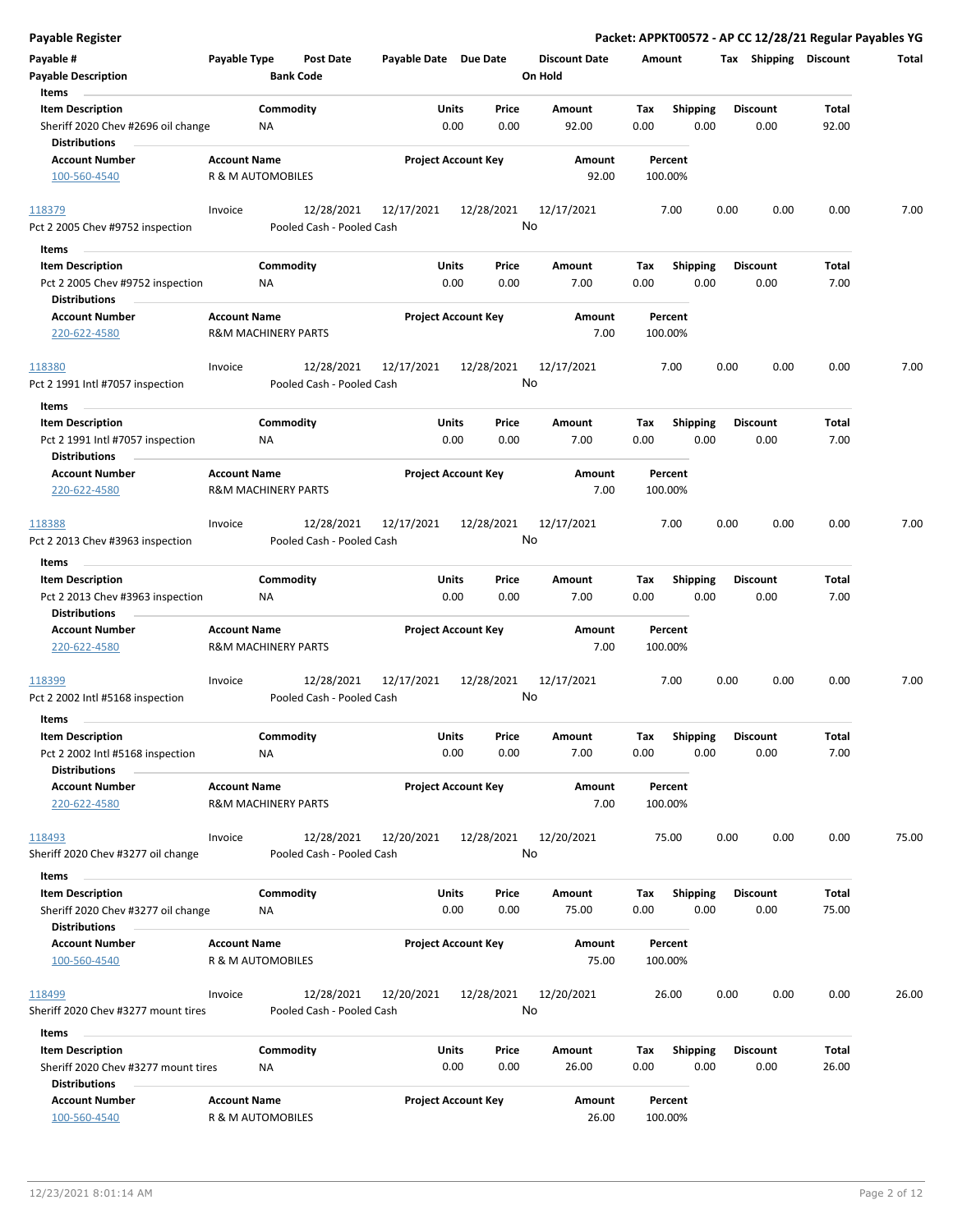| <b>Payable Register</b>                                                                       |                                                      |                      |                                         |                            |                      |               |                                 |                    |                           |      |                         | Packet: APPKT00572 - AP CC 12/28/21 Regular Payables YG |        |
|-----------------------------------------------------------------------------------------------|------------------------------------------------------|----------------------|-----------------------------------------|----------------------------|----------------------|---------------|---------------------------------|--------------------|---------------------------|------|-------------------------|---------------------------------------------------------|--------|
| Payable #<br><b>Payable Description</b>                                                       | Payable Type                                         | <b>Bank Code</b>     | Post Date                               | Payable Date Due Date      |                      |               | <b>Discount Date</b><br>On Hold | Amount             |                           |      | Tax Shipping Discount   |                                                         | Total  |
| <b>Vendor: 00610 - CIRCLE STAR QUICK LUBE &amp; TIRE</b>                                      |                                                      |                      |                                         |                            |                      |               |                                 |                    |                           |      | <b>Vendor Total:</b>    |                                                         | 7.00   |
| 11-0197281<br>Pct 2 2003 Volvo #3669 inspection                                               | Invoice                                              |                      | 12/28/2021<br>Pooled Cash - Pooled Cash | 12/20/2021                 |                      | 12/28/2021    | 12/20/2021<br>No                | 7.00               |                           | 0.00 | 0.00                    | 0.00                                                    | 7.00   |
| Items<br><b>Item Description</b><br>Pct 2 2003 Volvo #3669 inspection<br><b>Distributions</b> |                                                      | Commodity<br>ΝA      |                                         |                            | Units<br>0.00        | Price<br>0.00 | Amount<br>7.00                  | Tax<br>0.00        | <b>Shipping</b><br>0.00   |      | <b>Discount</b><br>0.00 | Total<br>7.00                                           |        |
| <b>Account Number</b><br>220-622-4580                                                         | <b>Account Name</b><br>R&M MACHINERY PARTS           |                      |                                         | <b>Project Account Key</b> |                      |               | Amount<br>7.00                  | Percent<br>100.00% |                           |      |                         |                                                         |        |
| Vendor: 00163 - COOPER-SORRELLS FUNERAL HOME                                                  |                                                      |                      |                                         |                            |                      |               |                                 |                    |                           |      | <b>Vendor Total:</b>    |                                                         | 776.25 |
| $C21-29$<br>Lappin removal/pouch/transport<br>Items                                           | Invoice                                              |                      | 12/28/2021<br>Pooled Cash - Pooled Cash | 12/16/2021                 |                      | 12/28/2021    | 12/16/2021<br>No                | 776.25             |                           | 0.00 | 0.00                    | 0.00                                                    | 776.25 |
| <b>Item Description</b><br>Lappin removal/pouch/transport<br><b>Distributions</b>             |                                                      | Commodity<br>NA      |                                         |                            | Units<br>0.00        | Price<br>0.00 | Amount<br>776.25                | Tax<br>0.00        | <b>Shipping</b><br>0.00   |      | <b>Discount</b><br>0.00 | Total<br>776.25                                         |        |
| <b>Account Number</b><br>100-425-4660                                                         | <b>Account Name</b><br><b>AUTOPSIES</b>              |                      |                                         | <b>Project Account Key</b> |                      |               | Amount<br>776.25                | Percent<br>100.00% |                           |      |                         |                                                         |        |
| <b>Vendor:</b> VEN02078 - Custis, Patrick                                                     |                                                      |                      |                                         |                            |                      |               |                                 |                    |                           |      | <b>Vendor Total:</b>    |                                                         | 52.86  |
| INV0004031<br>11/30-12/16/21 miles 94.4                                                       | Invoice                                              |                      | 12/28/2021<br>Pooled Cash - Pooled Cash | 12/17/2021                 |                      | 12/28/2021    | 12/17/2021<br>No                | 52.86              |                           | 0.00 | 0.00                    | 0.00                                                    | 52.86  |
| Items<br><b>Item Description</b><br>11/30-12/16/21 miles 94.4<br><b>Distributions</b>         |                                                      | Commodity<br>Mileage |                                         |                            | Units<br>94.40       | Price<br>0.56 | Amount<br>52.86                 | Tax<br>0.00        | <b>Shipping</b><br>0.00   |      | <b>Discount</b><br>0.00 | Total<br>52.86                                          |        |
| <b>Account Number</b><br>100-475-4270                                                         | <b>Account Name</b>                                  |                      | OUT OF COUNTY TRAVEL/TRAINING           | <b>Project Account Key</b> |                      |               | Amount<br>52.86                 | Percent<br>100.00% |                           |      |                         |                                                         |        |
| <b>Vendor:</b> 00438 - EVANS, MICHAEL S.                                                      |                                                      |                      |                                         |                            |                      |               |                                 |                    |                           |      | <b>Vendor Total:</b>    |                                                         | 300.00 |
| <b>INV0004032</b><br>50646 Ibarra Co Ct@Law                                                   | Invoice                                              |                      | 12/28/2021<br>Pooled Cash - Pooled Cash | 12/16/2021                 |                      | 12/28/2021    | 12/16/2021<br>No                | 300.00             |                           | 0.00 | 0.00                    | 0.00                                                    | 300.00 |
| Items<br><b>Item Description</b><br>50646 Ibarra Co Ct@Law<br><b>Distributions</b>            |                                                      | Commodity<br>NA      |                                         |                            | <b>Units</b><br>0.00 | Price<br>0.00 | Amount<br>300.00                | Tax<br>0.00        | Shipping Discount<br>0.00 |      | 0.00                    | Total<br>300.00                                         |        |
| <b>Account Number</b><br>100-410-4240                                                         | <b>Account Name</b><br><b>INDIGENT ATTORNEY FEES</b> |                      |                                         | <b>Project Account Key</b> |                      |               | Amount<br>300.00                | Percent<br>100.00% |                           |      |                         |                                                         |        |
| Vendor: 00797 - FANNIN COUNTY TAX ASSESSOR-COL                                                |                                                      |                      |                                         |                            |                      |               |                                 |                    |                           |      | <b>Vendor Total:</b>    |                                                         | 37.50  |
| <b>INV0004034</b><br>Pct 2 2003 Volvo #3669 registrations                                     | Invoice                                              |                      | 12/28/2021<br>Pooled Cash - Pooled Cash | 12/21/2021                 |                      | 12/28/2021    | 12/21/2021<br>No                | 7.50               |                           | 0.00 | 0.00                    | 0.00                                                    | 7.50   |
| Items<br><b>Item Description</b>                                                              |                                                      | Commodity            |                                         |                            | Units                | Price         | Amount                          | Тах                | Shipping                  |      | <b>Discount</b>         | Total                                                   |        |
| Pct 2 2003 Volvo #3669 registrations<br><b>Distributions</b>                                  |                                                      | NA                   |                                         |                            | 0.00                 | 0.00          | 7.50                            | 0.00               | 0.00                      |      | 0.00                    | 7.50                                                    |        |
| <b>Account Number</b><br>220-622-4580                                                         | <b>Account Name</b><br>R&M MACHINERY PARTS           |                      |                                         | <b>Project Account Key</b> |                      |               | Amount<br>7.50                  | Percent<br>100.00% |                           |      |                         |                                                         |        |
| INV0004035<br>Pct 2 1991 Intl #7057 registrations                                             | Invoice                                              |                      | 12/28/2021<br>Pooled Cash - Pooled Cash | 12/21/2021                 |                      | 12/28/2021    | 12/21/2021<br>No                | 7.50               |                           | 0.00 | 0.00                    | 0.00                                                    | 7.50   |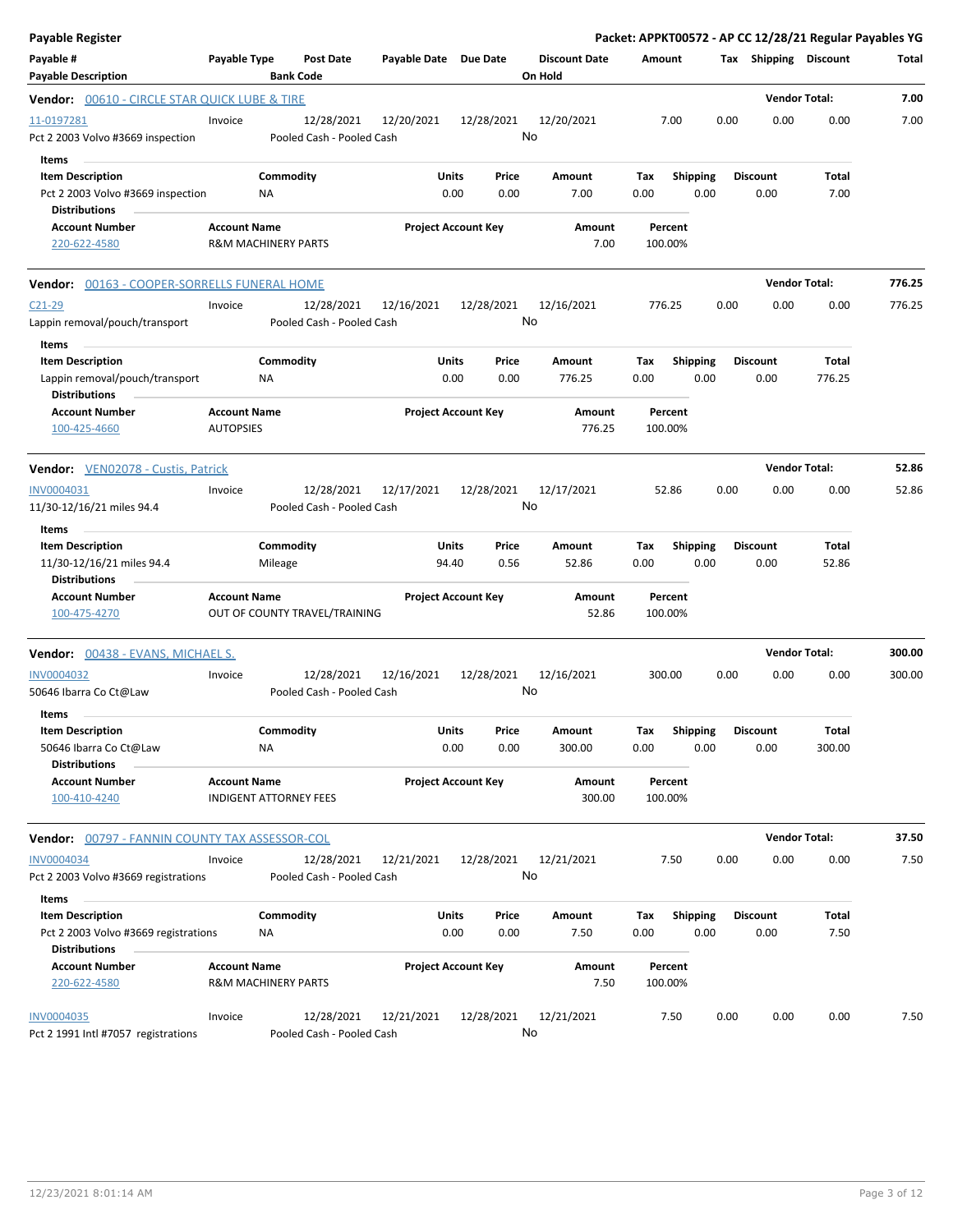| <b>Payable Register</b>                                           |                                              |                                |                                         |                            |               |                  |                                 |                    |                  |      |                         | Packet: APPKT00572 - AP CC 12/28/21 Regular Payables YG |          |
|-------------------------------------------------------------------|----------------------------------------------|--------------------------------|-----------------------------------------|----------------------------|---------------|------------------|---------------------------------|--------------------|------------------|------|-------------------------|---------------------------------------------------------|----------|
| Payable #<br><b>Payable Description</b>                           | Payable Type                                 | <b>Bank Code</b>               | Post Date                               | Payable Date Due Date      |               |                  | <b>Discount Date</b><br>On Hold | Amount             |                  |      | Tax Shipping Discount   |                                                         | Total    |
| Items                                                             |                                              |                                |                                         |                            |               |                  |                                 |                    |                  |      |                         |                                                         |          |
| <b>Item Description</b>                                           |                                              | Commodity                      |                                         |                            | Units         | Price            | Amount                          | Tax                | <b>Shipping</b>  |      | <b>Discount</b>         | Total                                                   |          |
| Pct 2 1991 Intl #7057 registrations<br><b>Distributions</b>       |                                              | NA                             |                                         |                            | 0.00          | 0.00             | 7.50                            | 0.00               | 0.00             |      | 0.00                    | 7.50                                                    |          |
| <b>Account Number</b>                                             | <b>Account Name</b>                          |                                |                                         | <b>Project Account Key</b> |               |                  | Amount                          | Percent            |                  |      |                         |                                                         |          |
| 220-622-4580                                                      |                                              | <b>R&amp;M MACHINERY PARTS</b> |                                         |                            |               |                  | 7.50                            | 100.00%            |                  |      |                         |                                                         |          |
| <b>INV0004036</b>                                                 | Invoice                                      |                                | 12/28/2021                              | 12/21/2021                 |               | 12/28/2021       | 12/21/2021                      | 7.50               |                  | 0.00 | 0.00                    | 0.00                                                    | 7.50     |
| Pct 2 2005 Chev #9752 registration                                |                                              |                                | Pooled Cash - Pooled Cash               |                            |               | No               |                                 |                    |                  |      |                         |                                                         |          |
| Items                                                             |                                              |                                |                                         |                            |               |                  |                                 |                    |                  |      |                         |                                                         |          |
| <b>Item Description</b>                                           |                                              | Commodity                      |                                         |                            | Units         | Price            | Amount                          | Тах                | <b>Shipping</b>  |      | <b>Discount</b>         | Total                                                   |          |
| Pct 2 2005 Chev #9752 registration<br><b>Distributions</b>        |                                              | NA                             |                                         |                            | 0.00          | 0.00             | 7.50                            | 0.00               | 0.00             |      | 0.00                    | 7.50                                                    |          |
| <b>Account Number</b>                                             | <b>Account Name</b>                          |                                |                                         | <b>Project Account Key</b> |               |                  | Amount                          | Percent            |                  |      |                         |                                                         |          |
| 220-622-4580                                                      |                                              | R&M MACHINERY PARTS            |                                         |                            |               |                  | 7.50                            | 100.00%            |                  |      |                         |                                                         |          |
| <b>INV0004037</b>                                                 | Invoice                                      |                                | 12/28/2021                              | 12/21/2021                 |               | 12/28/2021       | 12/21/2021                      | 7.50               |                  | 0.00 | 0.00                    | 0.00                                                    | 7.50     |
| Pct 2 2002 Intl #5168 registrations                               |                                              |                                | Pooled Cash - Pooled Cash               |                            |               | No               |                                 |                    |                  |      |                         |                                                         |          |
| Items                                                             |                                              |                                |                                         |                            |               |                  |                                 |                    |                  |      |                         |                                                         |          |
| <b>Item Description</b>                                           |                                              | Commodity                      |                                         |                            | Units         | Price            | Amount                          | Tax                | <b>Shipping</b>  |      | <b>Discount</b>         | Total                                                   |          |
| Pct 2 2002 Intl #5168 registrations<br><b>Distributions</b>       |                                              | ΝA                             |                                         |                            | 0.00          | 0.00             | 7.50                            | 0.00               | 0.00             |      | 0.00                    | 7.50                                                    |          |
| <b>Account Number</b>                                             | <b>Account Name</b>                          |                                |                                         | <b>Project Account Key</b> |               |                  | Amount                          | Percent            |                  |      |                         |                                                         |          |
| 220-622-4580                                                      |                                              | <b>R&amp;M MACHINERY PARTS</b> |                                         |                            |               |                  | 7.50                            | 100.00%            |                  |      |                         |                                                         |          |
| INV0004038                                                        | Invoice                                      |                                | 12/28/2021                              | 12/21/2021                 |               | 12/28/2021       | 12/21/2021                      | 7.50               |                  | 0.00 | 0.00                    | 0.00                                                    | 7.50     |
| Pct 2 2013 Chev #3963 registrations<br>Items                      |                                              |                                | Pooled Cash - Pooled Cash               |                            |               | No               |                                 |                    |                  |      |                         |                                                         |          |
| <b>Item Description</b>                                           |                                              | Commodity                      |                                         |                            | Units         | Price            | Amount                          | Tax                | <b>Shipping</b>  |      | <b>Discount</b>         | Total                                                   |          |
| Pct 2 2013 Chev #3963 registrations<br><b>Distributions</b>       |                                              | ΝA                             |                                         |                            | 0.00          | 0.00             | 7.50                            | 0.00               | 0.00             |      | 0.00                    | 7.50                                                    |          |
| <b>Account Number</b><br>220-622-4580                             | <b>Account Name</b>                          | <b>R&amp;M MACHINERY PARTS</b> |                                         | <b>Project Account Key</b> |               |                  | Amount<br>7.50                  | Percent<br>100.00% |                  |      |                         |                                                         |          |
| <b>Vendor:</b> VEN02572 - Fidlar Technologies, Inc                |                                              |                                |                                         |                            |               |                  |                                 |                    |                  |      |                         | <b>Vendor Total:</b>                                    | 4,288.00 |
| 0889222-IN<br>Jan 2022 Property fraud alert services              | Invoice                                      |                                | 12/28/2021<br>Pooled Cash - Pooled Cash | 12/17/2021                 |               | 12/28/2021       | 12/17/2021<br>No                | 4,288.00           |                  | 0.00 | 0.00                    | 0.00                                                    | 4,288.00 |
|                                                                   |                                              |                                |                                         |                            |               |                  |                                 |                    |                  |      |                         |                                                         |          |
| Items                                                             |                                              |                                |                                         |                            |               |                  |                                 |                    |                  |      |                         |                                                         |          |
| <b>Item Description</b><br>Jan 2022 Property fraud alert services |                                              | Commodity<br>NA                |                                         |                            | Units<br>0.00 | Price<br>0.00    | Amount<br>4,288.00              | Tax<br>0.00        | Shipping<br>0.00 |      | <b>Discount</b><br>0.00 | Total<br>4,288.00                                       |          |
| <b>Distributions</b>                                              |                                              |                                |                                         |                            |               |                  |                                 |                    |                  |      |                         |                                                         |          |
| <b>Account Number</b><br>121-402-3120                             | <b>Account Name</b><br><b>IMAGING SYSTEM</b> |                                |                                         | <b>Project Account Key</b> |               |                  | Amount<br>4,288.00              | Percent<br>100.00% |                  |      |                         |                                                         |          |
| Vendor: 00215 - FIRST UNITED METHODIST CHURCH                     |                                              |                                |                                         |                            |               |                  |                                 |                    |                  |      |                         | <b>Vendor Total:</b>                                    | 597.12   |
| <u>61</u><br>Utilities 200 W 8th Nov 2021                         | Invoice                                      |                                | 12/28/2021<br>Pooled Cash - Pooled Cash | 11/30/2021                 |               | 12/28/2021<br>No | 11/30/2021                      | 597.12             |                  | 0.00 | 0.00                    | 0.00                                                    | 597.12   |
|                                                                   |                                              |                                |                                         |                            |               |                  |                                 |                    |                  |      |                         |                                                         |          |
| Items                                                             |                                              |                                |                                         |                            |               |                  |                                 |                    |                  |      |                         |                                                         |          |
| <b>Item Description</b>                                           |                                              | Commodity                      |                                         |                            | <b>Units</b>  | Price            | Amount                          | Tax                | <b>Shipping</b>  |      | <b>Discount</b>         | Total                                                   |          |
| Utilities 200 W 8th Nov 2021                                      |                                              | NA                             |                                         |                            | 0.00          | 0.00             | 597.12                          | 0.00               | 0.00             |      | 0.00                    | 597.12                                                  |          |
| <b>Distributions</b>                                              |                                              |                                |                                         |                            |               |                  |                                 |                    |                  |      |                         |                                                         |          |
| <b>Account Number</b>                                             | <b>Account Name</b>                          |                                |                                         | <b>Project Account Key</b> |               |                  | Amount                          | Percent            |                  |      |                         |                                                         |          |
| 100-518-4420                                                      | UTILITIES WATER                              |                                |                                         |                            |               |                  | 108.31                          | 18.14%             |                  |      |                         |                                                         |          |
| 100-518-4430                                                      |                                              | <b>TRASH PICKUP SERVICE</b>    |                                         |                            |               |                  | 67.99                           | 11.39%             |                  |      |                         |                                                         |          |
| 100-518-4410                                                      | UTILITIES GAS                                |                                |                                         |                            |               |                  | 106.33                          | 17.81%             |                  |      |                         |                                                         |          |
| 100-518-4400                                                      |                                              | UTILITIES ELECTRICITY          |                                         |                            |               |                  | 314.49                          | 52.67%             |                  |      |                         |                                                         |          |

**Vendor:** 00236 - FUNCTION 4, LLC **Vendor Total: 40.00**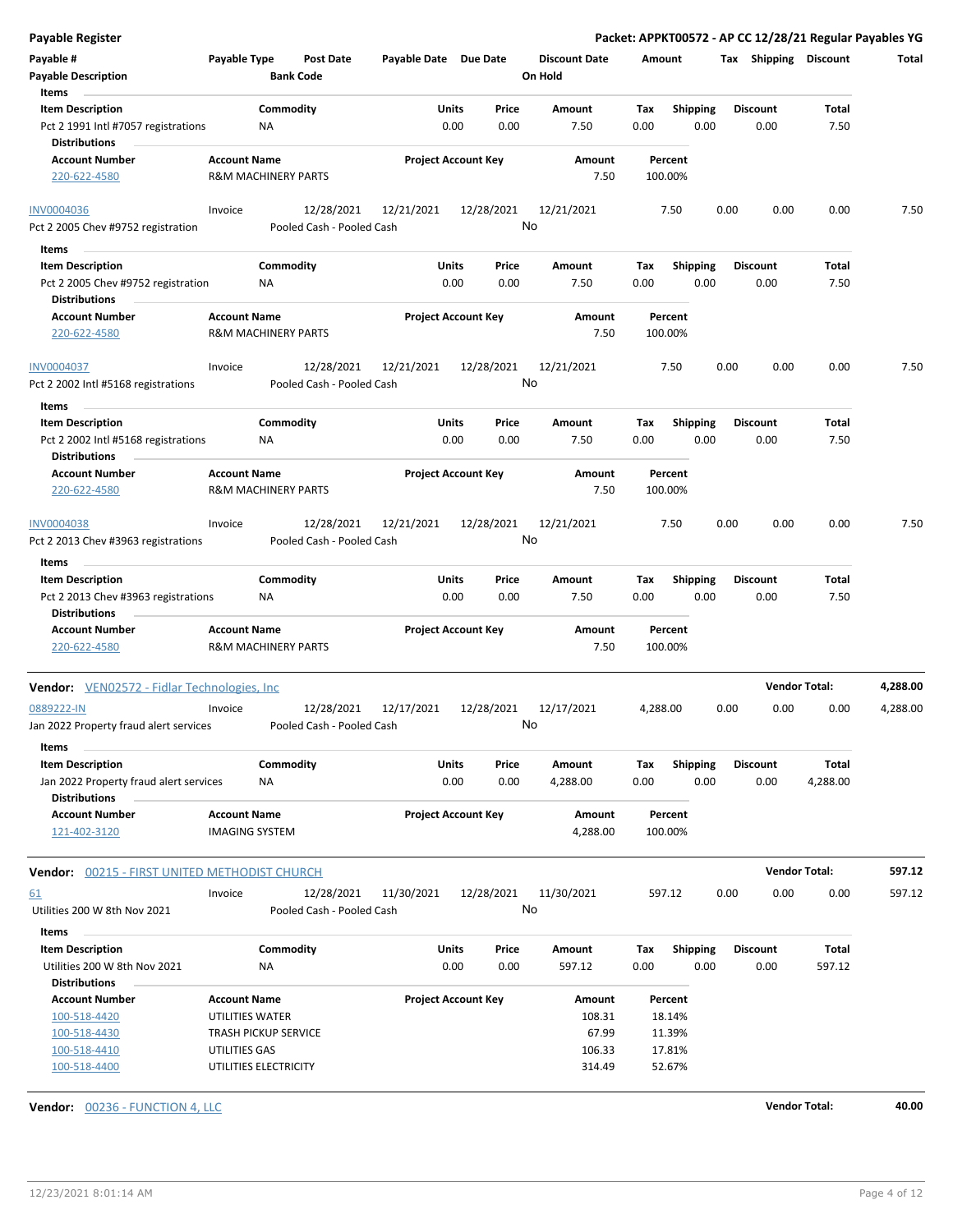| Payable #<br>Payable Type<br><b>Discount Date</b><br><b>Post Date</b><br>Payable Date Due Date<br>Amount<br>Tax Shipping Discount<br>Total<br><b>Payable Description</b><br><b>Bank Code</b><br>On Hold<br>12/21/2021<br>40.00<br>0.00<br>0.00<br>0.00<br>40.00<br>12/28/2021<br>12/21/2021<br>1/20/2022<br>Invoice<br>No<br>Pooled Cash - Pooled Cash<br>Items<br><b>Item Description</b><br>Commodity<br>Units<br>Price<br>Total<br>Amount<br>Tax<br><b>Shipping</b><br><b>Discount</b><br>Turner copies 11/27-12/26/21<br>0.00<br>0.00<br>40.00<br>0.00<br>0.00<br>0.00<br>40.00<br>ΝA<br><b>Distributions</b><br><b>Project Account Key</b><br><b>Account Number</b><br><b>Account Name</b><br>Amount<br>Percent<br><b>COPIER RENTAL</b><br>40.00<br>100.00%<br>100-510-3150<br><b>Vendor Total:</b><br>595.41<br>Credit Memo<br>12/28/2021<br>12/17/2021<br>12/17/2021<br>12/17/2021<br>$-579.19$<br>0.00<br>0.00<br>0.00<br>$-579.19$<br>No<br>Pooled Cash - Pooled Cash<br>Items<br>Commodity<br>Units<br>Price<br>Total<br><b>Item Description</b><br>Tax<br><b>Shipping</b><br><b>Discount</b><br>Amount<br>0.00<br>#0418790 Pct 1 core return<br>$-1.00$<br>579.19<br>$-579.19$<br>0.00<br>0.00<br>$-579.19$<br>Goods<br><b>Distributions</b><br><b>Project Account Key</b><br><b>Account Number</b><br><b>Account Name</b><br>Amount<br>Percent<br><b>R&amp;M MACHINERY PARTS</b><br>$-579.19$<br>100.00%<br>210-621-4580<br>12/28/2021<br>12/28/2021<br>12/20/2021<br>0.00<br>0.00<br>0.00<br>1,174.60<br>Invoice<br>12/20/2021<br>1,174.60<br>No<br>Pooled Cash - Pooled Cash<br>Items<br>Commodity<br><b>Shipping</b><br><b>Item Description</b><br>Units<br>Price<br>Amount<br>Tax<br><b>Discount</b><br>Total<br>Goods<br>1.00 1,174.60<br>0.00<br>0.00<br>#0418790 Pct 1 alternator<br>1,174.60<br>0.00<br>1,174.60<br><b>Distributions</b><br><b>Account Number</b><br><b>Account Name</b><br><b>Project Account Key</b><br>Amount<br>Percent<br><b>R&amp;M MACHINERY PARTS</b><br>210-621-4580<br>1,174.60<br>100.00%<br>Vendor: VEN02080 - Hunt Co. Sheriff's Office-Law Enforcement Academy<br><b>Vendor Total:</b><br>75.00<br>INV0004057<br>12/21/2021<br>12/28/2021<br>12/21/2021<br>75.00<br>Invoice<br>12/28/2021<br>75.00<br>0.00<br>0.00<br>0.00<br>No<br>Hill/Davis state test fees<br>Pooled Cash - Pooled Cash<br>Items<br><b>Item Description</b><br>Commodity<br>Price<br>Total<br>Units<br>Amount<br>Tax<br><b>Shipping</b><br><b>Discount</b><br>Hill/Davis state test fees<br>0.00<br>0.00<br>75.00<br>0.00<br>0.00<br>0.00<br>75.00<br>ΝA<br><b>Distributions</b><br><b>Account Name</b><br><b>Project Account Key</b><br>Percent<br><b>Account Number</b><br>Amount |
|-----------------------------------------------------------------------------------------------------------------------------------------------------------------------------------------------------------------------------------------------------------------------------------------------------------------------------------------------------------------------------------------------------------------------------------------------------------------------------------------------------------------------------------------------------------------------------------------------------------------------------------------------------------------------------------------------------------------------------------------------------------------------------------------------------------------------------------------------------------------------------------------------------------------------------------------------------------------------------------------------------------------------------------------------------------------------------------------------------------------------------------------------------------------------------------------------------------------------------------------------------------------------------------------------------------------------------------------------------------------------------------------------------------------------------------------------------------------------------------------------------------------------------------------------------------------------------------------------------------------------------------------------------------------------------------------------------------------------------------------------------------------------------------------------------------------------------------------------------------------------------------------------------------------------------------------------------------------------------------------------------------------------------------------------------------------------------------------------------------------------------------------------------------------------------------------------------------------------------------------------------------------------------------------------------------------------------------------------------------------------------------------------------------------------------------------------------------------------------------------------------------------------------------------------------------------------------------------------------------------------------------------------------------------------------------------------------------|
| <b>INV909105</b><br>Turner copies 11/27-12/26/21<br><b>Vendor:</b> 00623 - HOLT CAT<br>PCMJ0021575<br>#0418790 Pct 1 core return<br>PIMJ0113606<br>#0418790 Pct 1 alternator                                                                                                                                                                                                                                                                                                                                                                                                                                                                                                                                                                                                                                                                                                                                                                                                                                                                                                                                                                                                                                                                                                                                                                                                                                                                                                                                                                                                                                                                                                                                                                                                                                                                                                                                                                                                                                                                                                                                                                                                                                                                                                                                                                                                                                                                                                                                                                                                                                                                                                                              |
|                                                                                                                                                                                                                                                                                                                                                                                                                                                                                                                                                                                                                                                                                                                                                                                                                                                                                                                                                                                                                                                                                                                                                                                                                                                                                                                                                                                                                                                                                                                                                                                                                                                                                                                                                                                                                                                                                                                                                                                                                                                                                                                                                                                                                                                                                                                                                                                                                                                                                                                                                                                                                                                                                                           |
|                                                                                                                                                                                                                                                                                                                                                                                                                                                                                                                                                                                                                                                                                                                                                                                                                                                                                                                                                                                                                                                                                                                                                                                                                                                                                                                                                                                                                                                                                                                                                                                                                                                                                                                                                                                                                                                                                                                                                                                                                                                                                                                                                                                                                                                                                                                                                                                                                                                                                                                                                                                                                                                                                                           |
|                                                                                                                                                                                                                                                                                                                                                                                                                                                                                                                                                                                                                                                                                                                                                                                                                                                                                                                                                                                                                                                                                                                                                                                                                                                                                                                                                                                                                                                                                                                                                                                                                                                                                                                                                                                                                                                                                                                                                                                                                                                                                                                                                                                                                                                                                                                                                                                                                                                                                                                                                                                                                                                                                                           |
|                                                                                                                                                                                                                                                                                                                                                                                                                                                                                                                                                                                                                                                                                                                                                                                                                                                                                                                                                                                                                                                                                                                                                                                                                                                                                                                                                                                                                                                                                                                                                                                                                                                                                                                                                                                                                                                                                                                                                                                                                                                                                                                                                                                                                                                                                                                                                                                                                                                                                                                                                                                                                                                                                                           |
|                                                                                                                                                                                                                                                                                                                                                                                                                                                                                                                                                                                                                                                                                                                                                                                                                                                                                                                                                                                                                                                                                                                                                                                                                                                                                                                                                                                                                                                                                                                                                                                                                                                                                                                                                                                                                                                                                                                                                                                                                                                                                                                                                                                                                                                                                                                                                                                                                                                                                                                                                                                                                                                                                                           |
|                                                                                                                                                                                                                                                                                                                                                                                                                                                                                                                                                                                                                                                                                                                                                                                                                                                                                                                                                                                                                                                                                                                                                                                                                                                                                                                                                                                                                                                                                                                                                                                                                                                                                                                                                                                                                                                                                                                                                                                                                                                                                                                                                                                                                                                                                                                                                                                                                                                                                                                                                                                                                                                                                                           |
|                                                                                                                                                                                                                                                                                                                                                                                                                                                                                                                                                                                                                                                                                                                                                                                                                                                                                                                                                                                                                                                                                                                                                                                                                                                                                                                                                                                                                                                                                                                                                                                                                                                                                                                                                                                                                                                                                                                                                                                                                                                                                                                                                                                                                                                                                                                                                                                                                                                                                                                                                                                                                                                                                                           |
|                                                                                                                                                                                                                                                                                                                                                                                                                                                                                                                                                                                                                                                                                                                                                                                                                                                                                                                                                                                                                                                                                                                                                                                                                                                                                                                                                                                                                                                                                                                                                                                                                                                                                                                                                                                                                                                                                                                                                                                                                                                                                                                                                                                                                                                                                                                                                                                                                                                                                                                                                                                                                                                                                                           |
|                                                                                                                                                                                                                                                                                                                                                                                                                                                                                                                                                                                                                                                                                                                                                                                                                                                                                                                                                                                                                                                                                                                                                                                                                                                                                                                                                                                                                                                                                                                                                                                                                                                                                                                                                                                                                                                                                                                                                                                                                                                                                                                                                                                                                                                                                                                                                                                                                                                                                                                                                                                                                                                                                                           |
|                                                                                                                                                                                                                                                                                                                                                                                                                                                                                                                                                                                                                                                                                                                                                                                                                                                                                                                                                                                                                                                                                                                                                                                                                                                                                                                                                                                                                                                                                                                                                                                                                                                                                                                                                                                                                                                                                                                                                                                                                                                                                                                                                                                                                                                                                                                                                                                                                                                                                                                                                                                                                                                                                                           |
|                                                                                                                                                                                                                                                                                                                                                                                                                                                                                                                                                                                                                                                                                                                                                                                                                                                                                                                                                                                                                                                                                                                                                                                                                                                                                                                                                                                                                                                                                                                                                                                                                                                                                                                                                                                                                                                                                                                                                                                                                                                                                                                                                                                                                                                                                                                                                                                                                                                                                                                                                                                                                                                                                                           |
|                                                                                                                                                                                                                                                                                                                                                                                                                                                                                                                                                                                                                                                                                                                                                                                                                                                                                                                                                                                                                                                                                                                                                                                                                                                                                                                                                                                                                                                                                                                                                                                                                                                                                                                                                                                                                                                                                                                                                                                                                                                                                                                                                                                                                                                                                                                                                                                                                                                                                                                                                                                                                                                                                                           |
|                                                                                                                                                                                                                                                                                                                                                                                                                                                                                                                                                                                                                                                                                                                                                                                                                                                                                                                                                                                                                                                                                                                                                                                                                                                                                                                                                                                                                                                                                                                                                                                                                                                                                                                                                                                                                                                                                                                                                                                                                                                                                                                                                                                                                                                                                                                                                                                                                                                                                                                                                                                                                                                                                                           |
|                                                                                                                                                                                                                                                                                                                                                                                                                                                                                                                                                                                                                                                                                                                                                                                                                                                                                                                                                                                                                                                                                                                                                                                                                                                                                                                                                                                                                                                                                                                                                                                                                                                                                                                                                                                                                                                                                                                                                                                                                                                                                                                                                                                                                                                                                                                                                                                                                                                                                                                                                                                                                                                                                                           |
|                                                                                                                                                                                                                                                                                                                                                                                                                                                                                                                                                                                                                                                                                                                                                                                                                                                                                                                                                                                                                                                                                                                                                                                                                                                                                                                                                                                                                                                                                                                                                                                                                                                                                                                                                                                                                                                                                                                                                                                                                                                                                                                                                                                                                                                                                                                                                                                                                                                                                                                                                                                                                                                                                                           |
|                                                                                                                                                                                                                                                                                                                                                                                                                                                                                                                                                                                                                                                                                                                                                                                                                                                                                                                                                                                                                                                                                                                                                                                                                                                                                                                                                                                                                                                                                                                                                                                                                                                                                                                                                                                                                                                                                                                                                                                                                                                                                                                                                                                                                                                                                                                                                                                                                                                                                                                                                                                                                                                                                                           |
|                                                                                                                                                                                                                                                                                                                                                                                                                                                                                                                                                                                                                                                                                                                                                                                                                                                                                                                                                                                                                                                                                                                                                                                                                                                                                                                                                                                                                                                                                                                                                                                                                                                                                                                                                                                                                                                                                                                                                                                                                                                                                                                                                                                                                                                                                                                                                                                                                                                                                                                                                                                                                                                                                                           |
|                                                                                                                                                                                                                                                                                                                                                                                                                                                                                                                                                                                                                                                                                                                                                                                                                                                                                                                                                                                                                                                                                                                                                                                                                                                                                                                                                                                                                                                                                                                                                                                                                                                                                                                                                                                                                                                                                                                                                                                                                                                                                                                                                                                                                                                                                                                                                                                                                                                                                                                                                                                                                                                                                                           |
|                                                                                                                                                                                                                                                                                                                                                                                                                                                                                                                                                                                                                                                                                                                                                                                                                                                                                                                                                                                                                                                                                                                                                                                                                                                                                                                                                                                                                                                                                                                                                                                                                                                                                                                                                                                                                                                                                                                                                                                                                                                                                                                                                                                                                                                                                                                                                                                                                                                                                                                                                                                                                                                                                                           |
|                                                                                                                                                                                                                                                                                                                                                                                                                                                                                                                                                                                                                                                                                                                                                                                                                                                                                                                                                                                                                                                                                                                                                                                                                                                                                                                                                                                                                                                                                                                                                                                                                                                                                                                                                                                                                                                                                                                                                                                                                                                                                                                                                                                                                                                                                                                                                                                                                                                                                                                                                                                                                                                                                                           |
|                                                                                                                                                                                                                                                                                                                                                                                                                                                                                                                                                                                                                                                                                                                                                                                                                                                                                                                                                                                                                                                                                                                                                                                                                                                                                                                                                                                                                                                                                                                                                                                                                                                                                                                                                                                                                                                                                                                                                                                                                                                                                                                                                                                                                                                                                                                                                                                                                                                                                                                                                                                                                                                                                                           |
|                                                                                                                                                                                                                                                                                                                                                                                                                                                                                                                                                                                                                                                                                                                                                                                                                                                                                                                                                                                                                                                                                                                                                                                                                                                                                                                                                                                                                                                                                                                                                                                                                                                                                                                                                                                                                                                                                                                                                                                                                                                                                                                                                                                                                                                                                                                                                                                                                                                                                                                                                                                                                                                                                                           |
|                                                                                                                                                                                                                                                                                                                                                                                                                                                                                                                                                                                                                                                                                                                                                                                                                                                                                                                                                                                                                                                                                                                                                                                                                                                                                                                                                                                                                                                                                                                                                                                                                                                                                                                                                                                                                                                                                                                                                                                                                                                                                                                                                                                                                                                                                                                                                                                                                                                                                                                                                                                                                                                                                                           |
|                                                                                                                                                                                                                                                                                                                                                                                                                                                                                                                                                                                                                                                                                                                                                                                                                                                                                                                                                                                                                                                                                                                                                                                                                                                                                                                                                                                                                                                                                                                                                                                                                                                                                                                                                                                                                                                                                                                                                                                                                                                                                                                                                                                                                                                                                                                                                                                                                                                                                                                                                                                                                                                                                                           |
|                                                                                                                                                                                                                                                                                                                                                                                                                                                                                                                                                                                                                                                                                                                                                                                                                                                                                                                                                                                                                                                                                                                                                                                                                                                                                                                                                                                                                                                                                                                                                                                                                                                                                                                                                                                                                                                                                                                                                                                                                                                                                                                                                                                                                                                                                                                                                                                                                                                                                                                                                                                                                                                                                                           |
|                                                                                                                                                                                                                                                                                                                                                                                                                                                                                                                                                                                                                                                                                                                                                                                                                                                                                                                                                                                                                                                                                                                                                                                                                                                                                                                                                                                                                                                                                                                                                                                                                                                                                                                                                                                                                                                                                                                                                                                                                                                                                                                                                                                                                                                                                                                                                                                                                                                                                                                                                                                                                                                                                                           |
|                                                                                                                                                                                                                                                                                                                                                                                                                                                                                                                                                                                                                                                                                                                                                                                                                                                                                                                                                                                                                                                                                                                                                                                                                                                                                                                                                                                                                                                                                                                                                                                                                                                                                                                                                                                                                                                                                                                                                                                                                                                                                                                                                                                                                                                                                                                                                                                                                                                                                                                                                                                                                                                                                                           |
| 75.00<br>OUT OF COUNTY TRAVEL/TRAINING<br>100.00%<br>310-560-4270                                                                                                                                                                                                                                                                                                                                                                                                                                                                                                                                                                                                                                                                                                                                                                                                                                                                                                                                                                                                                                                                                                                                                                                                                                                                                                                                                                                                                                                                                                                                                                                                                                                                                                                                                                                                                                                                                                                                                                                                                                                                                                                                                                                                                                                                                                                                                                                                                                                                                                                                                                                                                                         |
| 9,029.54<br><b>Vendor Total:</b><br>Vendor: 00405 - IHS PHARMACY                                                                                                                                                                                                                                                                                                                                                                                                                                                                                                                                                                                                                                                                                                                                                                                                                                                                                                                                                                                                                                                                                                                                                                                                                                                                                                                                                                                                                                                                                                                                                                                                                                                                                                                                                                                                                                                                                                                                                                                                                                                                                                                                                                                                                                                                                                                                                                                                                                                                                                                                                                                                                                          |
| Credit Memo<br>12/28/2021<br>11/10/2021<br>11/10/2021<br>11/10/2021<br>0.00<br>0.00<br>0.00<br>$-281.64$<br>78101<br>-281.64                                                                                                                                                                                                                                                                                                                                                                                                                                                                                                                                                                                                                                                                                                                                                                                                                                                                                                                                                                                                                                                                                                                                                                                                                                                                                                                                                                                                                                                                                                                                                                                                                                                                                                                                                                                                                                                                                                                                                                                                                                                                                                                                                                                                                                                                                                                                                                                                                                                                                                                                                                              |
| No<br>Sept/Oct 2021 medications returned<br>Pooled Cash - Pooled Cash                                                                                                                                                                                                                                                                                                                                                                                                                                                                                                                                                                                                                                                                                                                                                                                                                                                                                                                                                                                                                                                                                                                                                                                                                                                                                                                                                                                                                                                                                                                                                                                                                                                                                                                                                                                                                                                                                                                                                                                                                                                                                                                                                                                                                                                                                                                                                                                                                                                                                                                                                                                                                                     |
| Items                                                                                                                                                                                                                                                                                                                                                                                                                                                                                                                                                                                                                                                                                                                                                                                                                                                                                                                                                                                                                                                                                                                                                                                                                                                                                                                                                                                                                                                                                                                                                                                                                                                                                                                                                                                                                                                                                                                                                                                                                                                                                                                                                                                                                                                                                                                                                                                                                                                                                                                                                                                                                                                                                                     |
| Commodity<br>Units<br><b>Shipping</b><br><b>Discount</b><br><b>Item Description</b><br>Price<br>Amount<br>Tax<br>Total                                                                                                                                                                                                                                                                                                                                                                                                                                                                                                                                                                                                                                                                                                                                                                                                                                                                                                                                                                                                                                                                                                                                                                                                                                                                                                                                                                                                                                                                                                                                                                                                                                                                                                                                                                                                                                                                                                                                                                                                                                                                                                                                                                                                                                                                                                                                                                                                                                                                                                                                                                                    |
| 0.00<br>0.00<br>0.00<br>$-281.64$<br>0.00<br>0.00<br>$-281.64$<br>Sept/Oct 2021 medications returned<br>NA<br><b>Distributions</b>                                                                                                                                                                                                                                                                                                                                                                                                                                                                                                                                                                                                                                                                                                                                                                                                                                                                                                                                                                                                                                                                                                                                                                                                                                                                                                                                                                                                                                                                                                                                                                                                                                                                                                                                                                                                                                                                                                                                                                                                                                                                                                                                                                                                                                                                                                                                                                                                                                                                                                                                                                        |
| <b>Account Number</b><br><b>Account Name</b><br><b>Project Account Key</b><br>Percent<br>Amount<br>100-565-4050<br>PRISONER MEDICAL<br>$-281.64$<br>100.00%                                                                                                                                                                                                                                                                                                                                                                                                                                                                                                                                                                                                                                                                                                                                                                                                                                                                                                                                                                                                                                                                                                                                                                                                                                                                                                                                                                                                                                                                                                                                                                                                                                                                                                                                                                                                                                                                                                                                                                                                                                                                                                                                                                                                                                                                                                                                                                                                                                                                                                                                               |
| 0.00<br>0.00<br>0.00<br>9,311.18<br>12/28/2021<br>11/30/2021<br>12/28/2021<br>11/30/2021<br>9,311.18<br>78444<br>Invoice                                                                                                                                                                                                                                                                                                                                                                                                                                                                                                                                                                                                                                                                                                                                                                                                                                                                                                                                                                                                                                                                                                                                                                                                                                                                                                                                                                                                                                                                                                                                                                                                                                                                                                                                                                                                                                                                                                                                                                                                                                                                                                                                                                                                                                                                                                                                                                                                                                                                                                                                                                                  |
| No<br>Nov 2021 prisoner medications<br>Pooled Cash - Pooled Cash                                                                                                                                                                                                                                                                                                                                                                                                                                                                                                                                                                                                                                                                                                                                                                                                                                                                                                                                                                                                                                                                                                                                                                                                                                                                                                                                                                                                                                                                                                                                                                                                                                                                                                                                                                                                                                                                                                                                                                                                                                                                                                                                                                                                                                                                                                                                                                                                                                                                                                                                                                                                                                          |
| Items                                                                                                                                                                                                                                                                                                                                                                                                                                                                                                                                                                                                                                                                                                                                                                                                                                                                                                                                                                                                                                                                                                                                                                                                                                                                                                                                                                                                                                                                                                                                                                                                                                                                                                                                                                                                                                                                                                                                                                                                                                                                                                                                                                                                                                                                                                                                                                                                                                                                                                                                                                                                                                                                                                     |
| <b>Item Description</b><br>Commodity<br><b>Units</b><br>Price<br>Amount<br><b>Discount</b><br>Total<br>Tax<br><b>Shipping</b>                                                                                                                                                                                                                                                                                                                                                                                                                                                                                                                                                                                                                                                                                                                                                                                                                                                                                                                                                                                                                                                                                                                                                                                                                                                                                                                                                                                                                                                                                                                                                                                                                                                                                                                                                                                                                                                                                                                                                                                                                                                                                                                                                                                                                                                                                                                                                                                                                                                                                                                                                                             |
|                                                                                                                                                                                                                                                                                                                                                                                                                                                                                                                                                                                                                                                                                                                                                                                                                                                                                                                                                                                                                                                                                                                                                                                                                                                                                                                                                                                                                                                                                                                                                                                                                                                                                                                                                                                                                                                                                                                                                                                                                                                                                                                                                                                                                                                                                                                                                                                                                                                                                                                                                                                                                                                                                                           |
| Nov 2021 prisoner medications<br>0.00<br>0.00<br>9,311.18<br>0.00<br>0.00<br>0.00<br>9,311.18<br>ΝA<br><b>Distributions</b>                                                                                                                                                                                                                                                                                                                                                                                                                                                                                                                                                                                                                                                                                                                                                                                                                                                                                                                                                                                                                                                                                                                                                                                                                                                                                                                                                                                                                                                                                                                                                                                                                                                                                                                                                                                                                                                                                                                                                                                                                                                                                                                                                                                                                                                                                                                                                                                                                                                                                                                                                                               |
| <b>Account Name</b><br><b>Project Account Key</b><br><b>Account Number</b><br>Amount<br>Percent                                                                                                                                                                                                                                                                                                                                                                                                                                                                                                                                                                                                                                                                                                                                                                                                                                                                                                                                                                                                                                                                                                                                                                                                                                                                                                                                                                                                                                                                                                                                                                                                                                                                                                                                                                                                                                                                                                                                                                                                                                                                                                                                                                                                                                                                                                                                                                                                                                                                                                                                                                                                           |

**Vendor:** VEN02793 - Merryman, Thomas Wayne **Vendor Total: 24.00**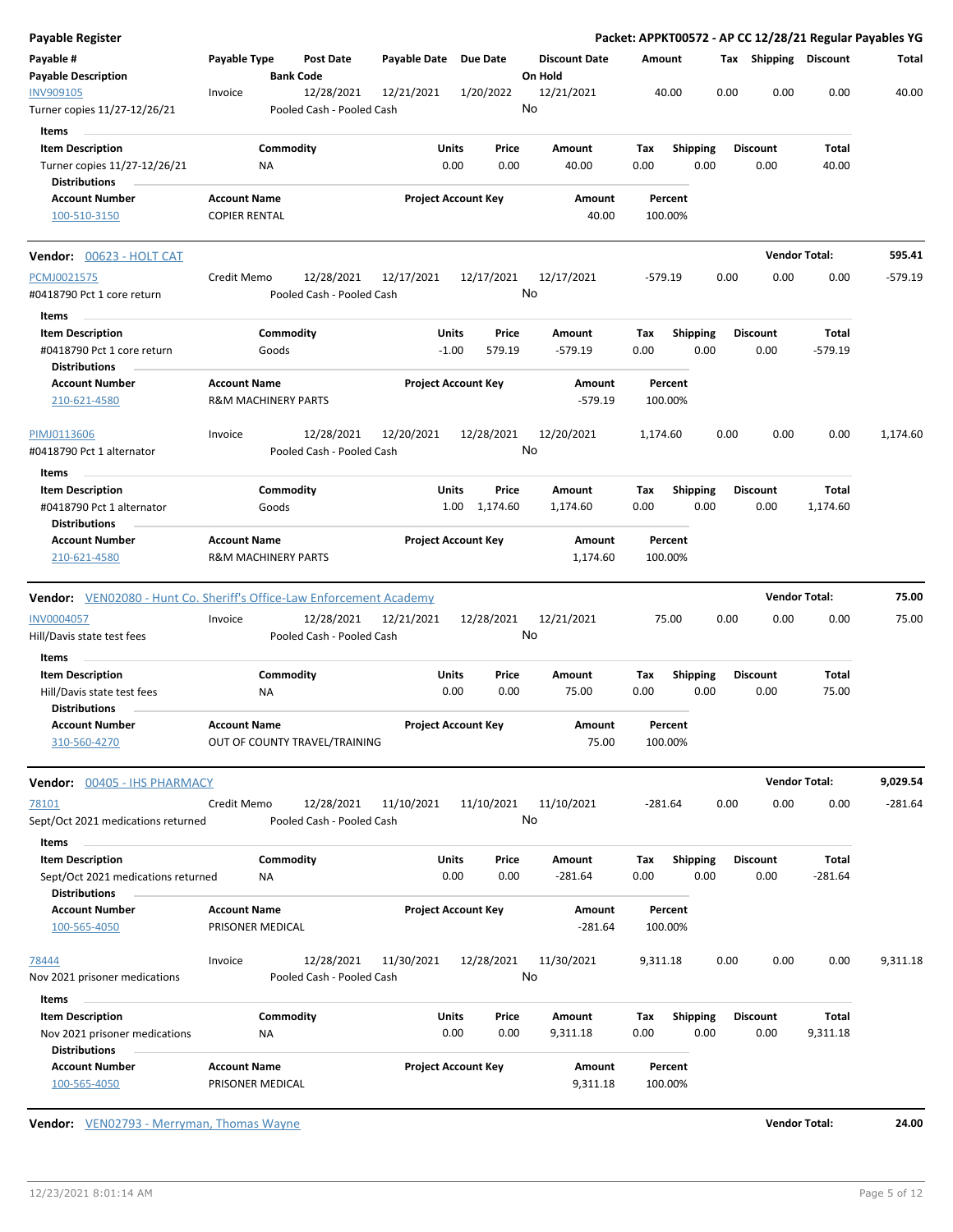| Payable Register                              |                                              |                  |                                         |                       |                            |                                 |                    |                         |      |                       | Packet: APPKT00572 - AP CC 12/28/21 Regular Payables YG |          |
|-----------------------------------------------|----------------------------------------------|------------------|-----------------------------------------|-----------------------|----------------------------|---------------------------------|--------------------|-------------------------|------|-----------------------|---------------------------------------------------------|----------|
| Payable #<br><b>Payable Description</b>       | Payable Type                                 | <b>Bank Code</b> | <b>Post Date</b>                        | Payable Date Due Date |                            | <b>Discount Date</b><br>On Hold | Amount             |                         |      | Tax Shipping Discount |                                                         | Total    |
| <b>INV0004056</b><br>12/20/21 transport meals | Invoice                                      |                  | 12/28/2021<br>Pooled Cash - Pooled Cash | 12/21/2021            | 12/28/2021                 | 12/21/2021<br>No                | 24.00              |                         | 0.00 | 0.00                  | 0.00                                                    | 24.00    |
| <b>Items</b>                                  |                                              |                  |                                         |                       |                            |                                 |                    |                         |      |                       |                                                         |          |
| <b>Item Description</b>                       |                                              | Commodity        |                                         | Units                 | Price                      | Amount                          | Tax                | <b>Shipping</b>         |      | <b>Discount</b>       | Total                                                   |          |
| 12/20/21 transport meals                      |                                              | ΝA               |                                         | 0.00                  | 0.00                       | 24.00                           | 0.00               | 0.00                    |      | 0.00                  | 24.00                                                   |          |
| <b>Distributions</b>                          |                                              |                  |                                         |                       |                            |                                 |                    |                         |      |                       |                                                         |          |
| <b>Account Number</b>                         | <b>Account Name</b>                          |                  |                                         |                       | <b>Project Account Key</b> | Amount                          | Percent            |                         |      |                       |                                                         |          |
| 100-560-4280                                  | PRISONER TRANSPORT                           |                  |                                         |                       |                            | 24.00                           | 100.00%            |                         |      |                       |                                                         |          |
| Vendor: 00006 - PARKER TIRE                   |                                              |                  |                                         |                       |                            |                                 |                    |                         |      |                       | <b>Vendor Total:</b>                                    | 685.00   |
| 11868                                         | Invoice                                      |                  | 12/28/2021                              | 12/17/2021            | 12/28/2021                 | 12/17/2021                      | 660.00             |                         | 0.00 | 0.00                  | 0.00                                                    | 660.00   |
| Pct 1 landsail terrain blazer tire            |                                              |                  | Pooled Cash - Pooled Cash               |                       |                            | No                              |                    |                         |      |                       |                                                         |          |
| Items                                         |                                              |                  |                                         |                       |                            |                                 |                    |                         |      |                       |                                                         |          |
| <b>Item Description</b>                       |                                              | Commodity        |                                         | Units                 | Price                      | Amount                          | Tax                | <b>Shipping</b>         |      | <b>Discount</b>       | Total                                                   |          |
| Pct 1 landsail terrain blazer tire            |                                              | Goods            |                                         | 4.00                  | 165.00                     | 660.00                          | 0.00               | 0.00                    |      | 0.00                  | 660.00                                                  |          |
| <b>Distributions</b>                          |                                              |                  |                                         |                       |                            |                                 |                    |                         |      |                       |                                                         |          |
| <b>Account Number</b>                         | <b>Account Name</b>                          |                  |                                         |                       | <b>Project Account Key</b> | Amount                          | Percent            |                         |      |                       |                                                         |          |
| 210-621-4590                                  | R&M MACH. TIRES & TUBES                      |                  |                                         |                       |                            | 660.00                          | 100.00%            |                         |      |                       |                                                         |          |
| 13845                                         | Invoice                                      |                  | 12/28/2021                              | 12/13/2021            | 12/28/2021                 | 12/13/2021                      | 25.00              |                         | 0.00 | 0.00                  | 0.00                                                    | 25.00    |
| Pct 4 tire repair                             |                                              |                  | Pooled Cash - Pooled Cash               |                       |                            | No                              |                    |                         |      |                       |                                                         |          |
|                                               |                                              |                  |                                         |                       |                            |                                 |                    |                         |      |                       |                                                         |          |
| Items<br><b>Item Description</b>              |                                              | Commodity        |                                         | Units                 | Price                      | Amount                          | Tax                |                         |      | <b>Discount</b>       | Total                                                   |          |
| Pct 4 tire repair                             |                                              | ΝA               |                                         | 0.00                  | 0.00                       | 25.00                           | 0.00               | <b>Shipping</b><br>0.00 |      | 0.00                  | 25.00                                                   |          |
| <b>Distributions</b>                          |                                              |                  |                                         |                       |                            |                                 |                    |                         |      |                       |                                                         |          |
| <b>Account Number</b>                         | <b>Account Name</b>                          |                  |                                         |                       | <b>Project Account Key</b> | Amount                          | Percent            |                         |      |                       |                                                         |          |
| 240-624-4590                                  | R&M MACH. TIRES & TUBES                      |                  |                                         |                       |                            | 25.00                           | 100.00%            |                         |      |                       |                                                         |          |
|                                               |                                              |                  |                                         |                       |                            |                                 |                    |                         |      |                       |                                                         |          |
| <b>Vendor:</b> 00353 - RDO EQUIPMENT CO       |                                              |                  |                                         |                       |                            |                                 |                    |                         |      |                       | <b>Vendor Total:</b>                                    | 4,238.89 |
| W8254124                                      | Invoice                                      |                  | 12/28/2021                              | 12/16/2021            | 12/28/2021                 | 12/16/2021                      | 4,238.89           |                         | 0.00 | 0.00                  | 0.00                                                    | 4,238.89 |
| #7451001 Pct 2 G930B Grader repair            |                                              |                  | Pooled Cash - Pooled Cash               |                       |                            | No                              |                    |                         |      |                       |                                                         |          |
| Items                                         |                                              |                  |                                         |                       |                            |                                 |                    |                         |      |                       |                                                         |          |
| <b>Item Description</b>                       |                                              | Commodity        |                                         | Units                 | Price                      | Amount                          | Тах                | <b>Shipping</b>         |      | <b>Discount</b>       | Total                                                   |          |
| #7451001 Pct 2 G930B Grader repair            |                                              | ΝA               |                                         | 0.00                  | 0.00                       | 4,238.89                        | 0.00               | 0.00                    |      | 0.00                  | 4,238.89                                                |          |
| <b>Distributions</b>                          |                                              |                  |                                         |                       |                            |                                 |                    |                         |      |                       |                                                         |          |
| <b>Account Number</b>                         | <b>Account Name</b>                          |                  |                                         |                       | <b>Project Account Key</b> | Amount                          | Percent            |                         |      |                       |                                                         |          |
| 220-622-4580                                  | <b>R&amp;M MACHINERY PARTS</b>               |                  |                                         |                       |                            | 4,238.89                        | 100.00%            |                         |      |                       |                                                         |          |
| Vendor: 00289 - RELIANT                       |                                              |                  |                                         |                       |                            |                                 |                    |                         |      |                       | <b>Vendor Total:</b>                                    | 4,248.32 |
| 111 035 483 837 3                             | Invoice                                      |                  | 12/28/2021                              | 12/17/2021            | 12/28/2021                 | 12/17/2021                      | 519.84             |                         | 0.00 | 0.00                  | 0.00                                                    | 519.84   |
| #9 599 777-1 Agrilife 11/14-12/14/21          |                                              |                  | Pooled Cash - Pooled Cash               |                       |                            | No                              |                    |                         |      |                       |                                                         |          |
| Items                                         |                                              |                  |                                         |                       |                            |                                 |                    |                         |      |                       |                                                         |          |
| <b>Item Description</b>                       |                                              | Commodity        |                                         | Units                 | Price                      | Amount                          | Тах                | Shipping                |      | <b>Discount</b>       | Total                                                   |          |
| #9 599 777-1 Agrilife 11/14-12/14/21          |                                              | ΝA               |                                         | 0.00                  | 0.00                       | 519.84                          | 0.00               | 0.00                    |      | 0.00                  | 519.84                                                  |          |
| Distributions                                 |                                              |                  |                                         |                       |                            |                                 |                    |                         |      |                       |                                                         |          |
| <b>Account Number</b>                         | <b>Account Name</b>                          |                  |                                         |                       | <b>Project Account Key</b> | Amount                          | Percent            |                         |      |                       |                                                         |          |
| 100-516-4400                                  | UTILITIES ELECTRICITY                        |                  |                                         |                       |                            | 519.84                          | 100.00%            |                         |      |                       |                                                         |          |
| 113 011 093 853 0                             | Invoice                                      |                  | 12/28/2021                              | 12/17/2021            | 1/6/2022                   | 12/17/2021                      | 2,154.85           |                         | 0.00 | 0.00                  | 0.00                                                    | 2,154.85 |
| #2 533 980-5 Courthouse 11/14-12/14/21        |                                              |                  | Pooled Cash - Pooled Cash               |                       |                            | No                              |                    |                         |      |                       |                                                         |          |
| Items                                         |                                              |                  |                                         |                       |                            |                                 |                    |                         |      |                       |                                                         |          |
| <b>Item Description</b>                       |                                              | Commodity        |                                         | Units                 | Price                      | Amount                          | Tax                | <b>Shipping</b>         |      | <b>Discount</b>       | Total                                                   |          |
| #2 533 980-5 Courthouse 11/14-12/14/21        |                                              | ΝA               |                                         | 0.00                  | 0.00                       | 2,154.85                        | 0.00               | 0.00                    |      | 0.00                  | 2,154.85                                                |          |
| <b>Distributions</b>                          |                                              |                  |                                         |                       |                            |                                 |                    |                         |      |                       |                                                         |          |
| <b>Account Number</b><br>100-510-4400         | <b>Account Name</b><br>UTILITIES ELECTRICITY |                  |                                         |                       | <b>Project Account Key</b> | Amount<br>2,154.85              | Percent<br>100.00% |                         |      |                       |                                                         |          |
| 113 011 193 854 8                             | Invoice                                      |                  | 12/28/2021                              | 12/17/2021            | 1/6/2022                   | 12/17/2021                      | 361.41             |                         | 0.00 | 0.00                  | 0.00                                                    | 361.41   |
| #2 533 981-3 TDHS 11/14-12/14/21              |                                              |                  | Pooled Cash - Pooled Cash               |                       |                            | No                              |                    |                         |      |                       |                                                         |          |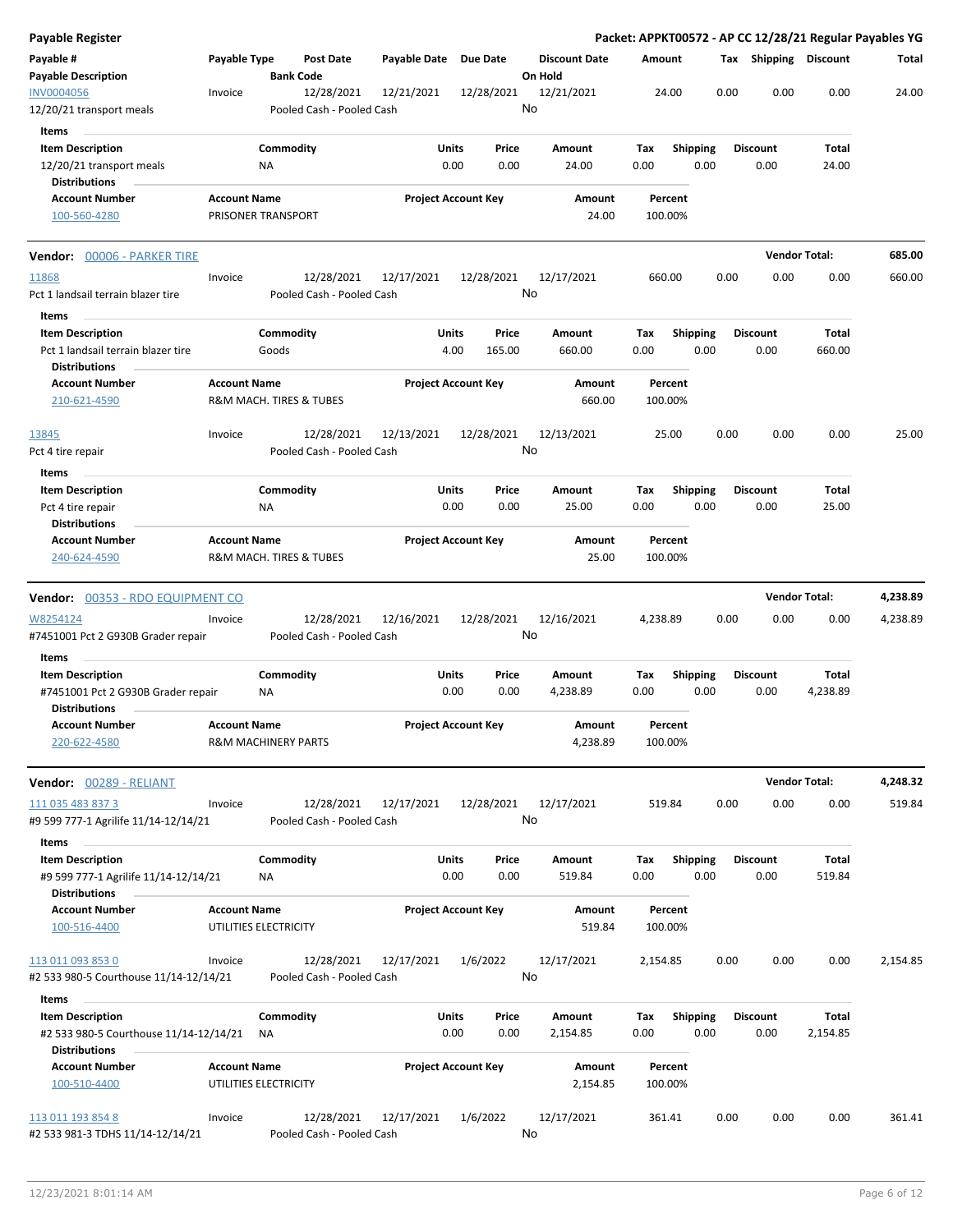| <b>Payable Register</b>                                                 |                     |                           |                       |                            |                      | Packet: APPKT00572 - AP CC 12/28/21 Regular Payables YG |                 |      |                       |        |        |
|-------------------------------------------------------------------------|---------------------|---------------------------|-----------------------|----------------------------|----------------------|---------------------------------------------------------|-----------------|------|-----------------------|--------|--------|
| Payable #                                                               | Payable Type        | Post Date                 | Payable Date Due Date |                            | <b>Discount Date</b> | Amount                                                  |                 |      | Tax Shipping Discount |        | Total  |
| <b>Payable Description</b>                                              |                     | <b>Bank Code</b>          |                       |                            | On Hold              |                                                         |                 |      |                       |        |        |
| Items                                                                   |                     |                           |                       |                            |                      |                                                         |                 |      |                       |        |        |
| <b>Item Description</b>                                                 |                     | Commodity                 | Units                 | Price                      | <b>Amount</b>        | Tax                                                     | <b>Shipping</b> |      | <b>Discount</b>       | Total  |        |
| #2 533 981-3 TDHS 11/14-12/14/21                                        |                     | <b>NA</b>                 |                       | 0.00<br>0.00               | 361.41               | 0.00                                                    | 0.00            |      | 0.00                  | 361.41 |        |
| <b>Distributions</b>                                                    |                     |                           |                       |                            |                      |                                                         |                 |      |                       |        |        |
| <b>Account Number</b>                                                   | <b>Account Name</b> |                           |                       | <b>Project Account Key</b> | Amount               | Percent                                                 |                 |      |                       |        |        |
| 100-640-4400                                                            |                     | UTILITIES ELECTRICITY     |                       |                            | 361.41               | 100.00%                                                 |                 |      |                       |        |        |
|                                                                         |                     |                           |                       |                            |                      |                                                         |                 |      |                       |        |        |
| 113 011 193 855 5                                                       | Invoice             | 12/28/2021                | 12/17/2021            | 1/6/2022                   | 12/17/2021           | 298.76                                                  |                 | 0.00 | 0.00                  | 0.00   | 298.76 |
| #2 533 982-1 E Annex 11/14-12/14/21                                     |                     | Pooled Cash - Pooled Cash |                       |                            | No                   |                                                         |                 |      |                       |        |        |
|                                                                         |                     |                           |                       |                            |                      |                                                         |                 |      |                       |        |        |
| Items                                                                   |                     |                           |                       |                            |                      |                                                         |                 |      |                       |        |        |
| <b>Item Description</b>                                                 |                     | Commodity                 | Units                 | Price                      | Amount               | Tax                                                     | <b>Shipping</b> |      | <b>Discount</b>       | Total  |        |
| #2 533 982-1 E Annex 11/14-12/14/21                                     |                     | ΝA                        |                       | 0.00<br>0.00               | 298.76               | 0.00                                                    | 0.00            |      | 0.00                  | 298.76 |        |
| <b>Distributions</b>                                                    |                     |                           |                       |                            |                      |                                                         |                 |      |                       |        |        |
| <b>Account Number</b>                                                   | <b>Account Name</b> |                           |                       | <b>Project Account Key</b> | Amount               | Percent                                                 |                 |      |                       |        |        |
| 100-511-4400                                                            |                     | UTILITIES ELECTRICITY     |                       |                            | 298.76               | 100.00%                                                 |                 |      |                       |        |        |
|                                                                         |                     |                           |                       |                            |                      |                                                         |                 |      |                       |        |        |
| 115 009 210 167 6                                                       | Invoice             | 12/28/2021                | 12/17/2021            | 12/28/2021                 | 12/17/2021           | 111.89                                                  |                 | 0.00 | 0.00                  | 0.00   | 111.89 |
| #7 358 371-8 Pct 4 11/14-12/14/21                                       |                     | Pooled Cash - Pooled Cash |                       |                            | No                   |                                                         |                 |      |                       |        |        |
| Items                                                                   |                     |                           |                       |                            |                      |                                                         |                 |      |                       |        |        |
| <b>Item Description</b>                                                 |                     | Commodity                 | Units                 | Price                      | Amount               | Tax                                                     | <b>Shipping</b> |      | <b>Discount</b>       | Total  |        |
| #7 358 371-8 Pct 4 11/14-12/14/21                                       |                     | ΝA                        |                       | 0.00<br>0.00               | 111.89               | 0.00                                                    | 0.00            |      | 0.00                  | 111.89 |        |
| Distributions                                                           |                     |                           |                       |                            |                      |                                                         |                 |      |                       |        |        |
| <b>Account Number</b>                                                   | <b>Account Name</b> |                           |                       | <b>Project Account Key</b> | Amount               | Percent                                                 |                 |      |                       |        |        |
| 240-624-4400                                                            |                     | UTILITY ELECTRICITY       |                       |                            | 111.89               | 100.00%                                                 |                 |      |                       |        |        |
|                                                                         |                     |                           |                       |                            |                      |                                                         |                 |      |                       |        |        |
| 115 009 221 489 1                                                       | Invoice             | 12/28/2021                | 12/20/2021            | 1/10/2022                  | 12/20/2021           | 166.27                                                  |                 | 0.00 | 0.00                  | 0.00   | 166.27 |
|                                                                         |                     | Pooled Cash - Pooled Cash |                       |                            | No                   |                                                         |                 |      |                       |        |        |
| #6 730 596-1 Windom 11/15-12/15/21                                      |                     |                           |                       |                            |                      |                                                         |                 |      |                       |        |        |
| Items                                                                   |                     |                           |                       |                            |                      |                                                         |                 |      |                       |        |        |
| <b>Item Description</b>                                                 |                     | Commodity                 | Units                 | Price                      | Amount               | Tax                                                     | <b>Shipping</b> |      | <b>Discount</b>       | Total  |        |
| #6 730 596-1 Windom 11/15-12/15/21                                      |                     | NA                        |                       | 0.00<br>0.00               | 166.27               | 0.00                                                    | 0.00            |      | 0.00                  | 166.27 |        |
| <b>Distributions</b>                                                    |                     |                           |                       |                            |                      |                                                         |                 |      |                       |        |        |
| <b>Account Number</b>                                                   | <b>Account Name</b> |                           |                       | <b>Project Account Key</b> | Amount               | Percent                                                 |                 |      |                       |        |        |
| 100-515-4400                                                            |                     | UTILITIES ELECTRICITY     |                       |                            | 166.27               | 100.00%                                                 |                 |      |                       |        |        |
|                                                                         |                     |                           |                       |                            |                      |                                                         |                 |      |                       |        |        |
| 115 009 221 490 9                                                       | Invoice             | 12/28/2021                | 12/20/2021            | 1/10/2022                  | 12/20/2021           | 28.25                                                   |                 | 0.00 | 0.00                  | 0.00   | 28.25  |
| #6 878 909-8 Windom guardlight 11/15-12/15 Pooled Cash - Pooled Cash    |                     |                           |                       |                            | No                   |                                                         |                 |      |                       |        |        |
| Items                                                                   |                     |                           |                       |                            |                      |                                                         |                 |      |                       |        |        |
| <b>Item Description</b>                                                 |                     | Commodity                 | Units                 | Price                      | Amount               | Tax                                                     | Shipping        |      | <b>Discount</b>       | Total  |        |
| #6 878 909-8 Windom guardlight 11/15-1 NA                               |                     |                           |                       | 0.00<br>0.00               | 28.25                | 0.00                                                    | 0.00            |      | 0.00                  | 28.25  |        |
| <b>Distributions</b>                                                    |                     |                           |                       |                            |                      |                                                         |                 |      |                       |        |        |
| Account Number                                                          | <b>Account Name</b> |                           |                       | <b>Project Account Key</b> | Amount               | Percent                                                 |                 |      |                       |        |        |
| 100-515-4400                                                            |                     | UTILITIES ELECTRICITY     |                       |                            | 28.25                | 100.00%                                                 |                 |      |                       |        |        |
|                                                                         |                     |                           |                       |                            |                      |                                                         |                 |      |                       |        |        |
| 118 009 001 827 5                                                       | Invoice             | 12/28/2021                | 12/17/2021            | 1/6/2022                   | 12/17/2021           | 515.01                                                  |                 | 0.00 | 0.00                  | 0.00   | 515.01 |
| #15 119 264-8 Turner 11/14-12/14/21                                     |                     | Pooled Cash - Pooled Cash |                       |                            | No                   |                                                         |                 |      |                       |        |        |
|                                                                         |                     |                           |                       |                            |                      |                                                         |                 |      |                       |        |        |
| Items                                                                   |                     |                           |                       |                            |                      |                                                         |                 |      |                       |        |        |
| <b>Item Description</b>                                                 |                     | Commodity                 | Units                 | Price                      | Amount               | Tax                                                     | <b>Shipping</b> |      | <b>Discount</b>       | Total  |        |
| #15 119 264-8 Turner 11/14-12/14/21                                     |                     | NA                        |                       | 0.00<br>0.00               | 515.01               | 0.00                                                    | 0.00            |      | 0.00                  | 515.01 |        |
| <b>Distributions</b>                                                    |                     |                           |                       |                            |                      |                                                         |                 |      |                       |        |        |
| <b>Account Number</b>                                                   | <b>Account Name</b> |                           |                       | <b>Project Account Key</b> | Amount               | Percent                                                 |                 |      |                       |        |        |
| 100-518-4400                                                            |                     | UTILITIES ELECTRICITY     |                       |                            | 515.01               | 100.00%                                                 |                 |      |                       |        |        |
|                                                                         |                     |                           |                       |                            |                      |                                                         |                 |      |                       |        |        |
| 119 008 847 052 9                                                       | Invoice             | 12/28/2021                | 12/17/2021            | 12/28/2021                 | 12/17/2021           | 21.75                                                   |                 | 0.00 | 0.00                  | 0.00   | 21.75  |
| #12 434 984-6 Rec Rd3/FM273 11/11-12/13/21    Pooled Cash - Pooled Cash |                     |                           |                       |                            | No                   |                                                         |                 |      |                       |        |        |
| Items                                                                   |                     |                           |                       |                            |                      |                                                         |                 |      |                       |        |        |
| <b>Item Description</b>                                                 |                     | Commodity                 | Units                 | Price                      | Amount               | Tax                                                     | <b>Shipping</b> |      | <b>Discount</b>       | Total  |        |
| #12 434 984-6 Rec Rd3/FM273 11/11-12/ NA                                |                     |                           |                       | 0.00<br>0.00               | 21.75                | 0.00                                                    | 0.00            |      | 0.00                  | 21.75  |        |
| <b>Distributions</b>                                                    |                     |                           |                       |                            |                      |                                                         |                 |      |                       |        |        |
| <b>Account Number</b>                                                   | <b>Account Name</b> |                           |                       | <b>Project Account Key</b> | Amount               | Percent                                                 |                 |      |                       |        |        |
| 240-624-4400                                                            |                     | UTILITY ELECTRICITY       |                       |                            | 21.75                | 100.00%                                                 |                 |      |                       |        |        |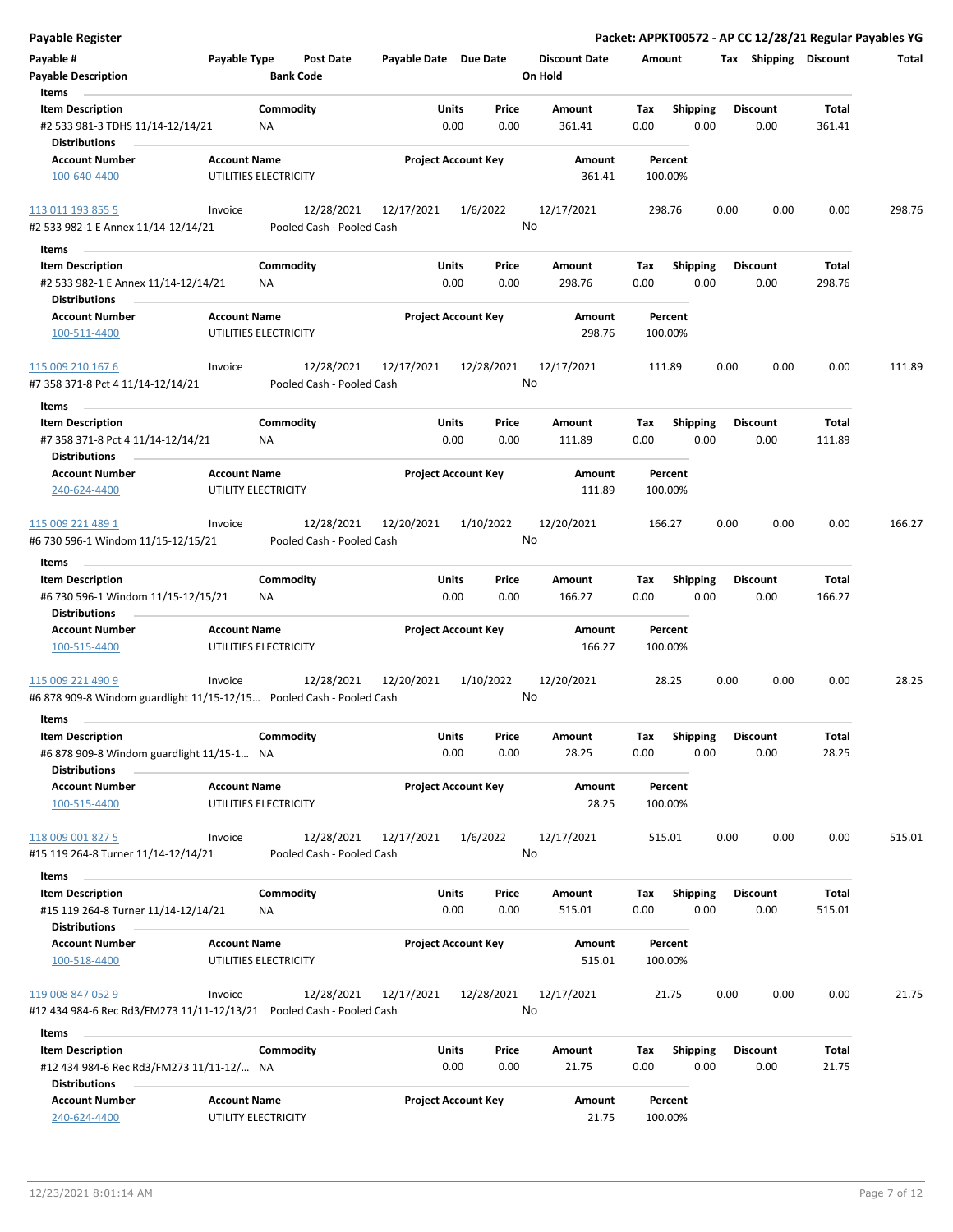| Payable #<br>Payable Type<br><b>Post Date</b><br>Payable Date Due Date<br><b>Discount Date</b><br>Tax Shipping Discount<br>Amount<br>Total<br><b>Bank Code</b><br>On Hold<br><b>Payable Description</b><br>12/28/2021<br>70.29<br>0.00<br>0.00<br>0.00<br>70.29<br>119 008 847 053 7<br>12/17/2021<br>1/6/2022<br>12/17/2021<br>Invoice<br>No<br>#12 434 985-3 1369 Hwy 56 11/11-12/13/21<br>Pooled Cash - Pooled Cash<br>Items<br><b>Item Description</b><br>Commodity<br>Units<br>Price<br>Amount<br>Tax<br><b>Shipping</b><br><b>Discount</b><br>Total<br>0.00<br>0.00<br>70.29<br>#12 434 985-3 1369 Hwy 56 11/11-12/13 NA<br>0.00<br>70.29<br>0.00<br>0.00<br><b>Distributions</b><br><b>Project Account Key</b><br><b>Account Number</b><br><b>Account Name</b><br>Amount<br>Percent<br>240-624-4400<br>UTILITY ELECTRICITY<br>70.29<br>100.00%<br><b>Vendor Total:</b><br>4,150.80<br>Vendor: 00269 - ROMCO EQUIPMENT CO.<br>12/28/2021<br>12/13/2021<br>12/28/2021<br>12/13/2021<br>2,932.25<br>0.00<br>0.00<br>0.00<br>2,932.25<br>101135297<br>Invoice<br>No<br>Pooled Cash - Pooled Cash<br>Pct 4 DEF pump unit<br>Items<br>Commodity<br>Units<br><b>Item Description</b><br>Price<br>Amount<br>Tax<br><b>Shipping</b><br><b>Discount</b><br>Total<br>Goods<br>2,932.25<br>0.00<br>0.00<br>0.00<br>2,932.25<br>Pct 4 DEF pump unit<br>1.00<br>2,932.25<br>Distributions<br><b>Account Name</b><br><b>Project Account Key</b><br><b>Account Number</b><br>Amount<br>Percent<br>240-624-4580<br>2,932.25<br><b>R&amp;M MACHINERY PARTS</b><br>100.00%<br>12/28/2021<br>12/15/2021<br>12/28/2021<br>12/15/2021<br>0.00<br>1,218.55<br>101135386<br>Invoice<br>1,218.55<br>0.00<br>0.00<br>No<br>Pooled Cash - Pooled Cash<br>Pct 4 DEF tank kit<br>Items<br>Commodity<br><b>Item Description</b><br>Units<br>Price<br>Amount<br>Tax<br><b>Shipping</b><br><b>Discount</b><br>Total<br>Pct 4 DEF tank kit<br>Goods<br>1.00 1,218.55<br>0.00<br>0.00<br>0.00<br>1,218.55<br>1,218.55<br><b>Distributions</b><br><b>Account Name</b><br><b>Project Account Key</b><br><b>Account Number</b><br>Amount<br>Percent<br><b>R&amp;M MACHINERY PARTS</b><br>240-624-4580<br>1,218.55<br>100.00%<br><b>Vendor Total:</b><br>149.08<br><b>Vendor: 00465 - SPRINT</b><br>700059508-043<br>12/28/2021<br>12/20/2021<br>1/15/2022<br>12/20/2021<br>0.00<br>0.00<br>0.00<br>149.08<br>Invoice<br>149.08<br>No<br>Sheriff internet 11/17-12/16/21<br>Pooled Cash - Pooled Cash<br>Items<br>Commodity<br><b>Item Description</b><br>Units<br>Price<br>Amount<br>Tax<br><b>Shipping</b><br><b>Discount</b><br>Total<br>0.00<br>0.00<br>0.00<br>Sheriff internet 11/17-12/16/21<br>NA<br>149.08<br>0.00<br>0.00<br>149.08<br><b>Distributions</b><br><b>Account Number</b><br><b>Account Name</b><br><b>Project Account Key</b><br>Amount<br>Percent<br>100-560-4210<br><b>INTERNET SERVICE</b><br>149.08<br>100.00%<br><b>Vendor Total:</b><br>100.00<br>Vendor: 00364 - TDCAA<br>12/28/2021<br>Invoice<br>12/21/2021<br>12/28/2021<br>12/21/2021<br>100.00<br>0.00<br>0.00<br>0.00<br>100.00<br>198361<br>No<br>#24108080 Arnold 2021 Legislative update onl Pooled Cash - Pooled Cash<br>Items<br>Commodity<br><b>Item Description</b><br><b>Units</b><br><b>Shipping</b><br><b>Discount</b><br>Total<br>Price<br>Amount<br>Tax<br>0.00<br>0.00<br>100.00<br>0.00<br>0.00<br>0.00<br>100.00<br>#24108080 Arnold 2021 Legislative update NA<br><b>Distributions</b><br><b>Account Number</b><br><b>Account Name</b><br><b>Project Account Key</b><br>Amount<br>Percent<br>100-475-4270<br>OUT OF COUNTY TRAVEL/TRAINING<br>100.00<br>100.00%<br><b>Vendor Total:</b><br>75.00<br><b>Vendor:</b> VEN02221 - Texas Bar College<br>12/28/2021<br>75.00<br>0.00<br>0.00<br>0.00<br>75.00<br>INV0004033<br>11/16/2021<br>12/28/2021<br>11/16/2021<br>Invoice<br>No<br>#24068385 W Porter membership dues<br>Pooled Cash - Pooled Cash<br>Items<br>Commodity<br>Units<br>Price<br><b>Shipping</b><br><b>Discount</b><br>Total<br><b>Item Description</b><br>Amount<br>Тах<br>0.00<br>0.00<br>75.00<br>#24068385 W Porter membership dues<br>0.00<br>75.00<br>0.00<br>0.00<br>ΝA<br><b>Distributions</b><br><b>Account Number</b><br><b>Account Name</b><br><b>Project Account Key</b><br>Amount<br>Percent<br><b>DUES</b><br>100-475-4810<br>75.00<br>100.00% | <b>Payable Register</b> |  |  |  |  |  | Packet: APPKT00572 - AP CC 12/28/21 Regular Payables YG |  |
|------------------------------------------------------------------------------------------------------------------------------------------------------------------------------------------------------------------------------------------------------------------------------------------------------------------------------------------------------------------------------------------------------------------------------------------------------------------------------------------------------------------------------------------------------------------------------------------------------------------------------------------------------------------------------------------------------------------------------------------------------------------------------------------------------------------------------------------------------------------------------------------------------------------------------------------------------------------------------------------------------------------------------------------------------------------------------------------------------------------------------------------------------------------------------------------------------------------------------------------------------------------------------------------------------------------------------------------------------------------------------------------------------------------------------------------------------------------------------------------------------------------------------------------------------------------------------------------------------------------------------------------------------------------------------------------------------------------------------------------------------------------------------------------------------------------------------------------------------------------------------------------------------------------------------------------------------------------------------------------------------------------------------------------------------------------------------------------------------------------------------------------------------------------------------------------------------------------------------------------------------------------------------------------------------------------------------------------------------------------------------------------------------------------------------------------------------------------------------------------------------------------------------------------------------------------------------------------------------------------------------------------------------------------------------------------------------------------------------------------------------------------------------------------------------------------------------------------------------------------------------------------------------------------------------------------------------------------------------------------------------------------------------------------------------------------------------------------------------------------------------------------------------------------------------------------------------------------------------------------------------------------------------------------------------------------------------------------------------------------------------------------------------------------------------------------------------------------------------------------------------------------------------------------------------------------------------------------------------------------------------------------------------------------------------------------------------------------------------------------------------------------------------------------------------------------------------------------------------------------------------------------------------------------------------------------------------------------------------------------------------------------------------------------------------------------------------------------------------------------------------------------------------------------------------------------------------------------------------------------------------------------------------------------------------------------------------------------------|-------------------------|--|--|--|--|--|---------------------------------------------------------|--|
|                                                                                                                                                                                                                                                                                                                                                                                                                                                                                                                                                                                                                                                                                                                                                                                                                                                                                                                                                                                                                                                                                                                                                                                                                                                                                                                                                                                                                                                                                                                                                                                                                                                                                                                                                                                                                                                                                                                                                                                                                                                                                                                                                                                                                                                                                                                                                                                                                                                                                                                                                                                                                                                                                                                                                                                                                                                                                                                                                                                                                                                                                                                                                                                                                                                                                                                                                                                                                                                                                                                                                                                                                                                                                                                                                                                                                                                                                                                                                                                                                                                                                                                                                                                                                                                                                                                                                |                         |  |  |  |  |  |                                                         |  |
|                                                                                                                                                                                                                                                                                                                                                                                                                                                                                                                                                                                                                                                                                                                                                                                                                                                                                                                                                                                                                                                                                                                                                                                                                                                                                                                                                                                                                                                                                                                                                                                                                                                                                                                                                                                                                                                                                                                                                                                                                                                                                                                                                                                                                                                                                                                                                                                                                                                                                                                                                                                                                                                                                                                                                                                                                                                                                                                                                                                                                                                                                                                                                                                                                                                                                                                                                                                                                                                                                                                                                                                                                                                                                                                                                                                                                                                                                                                                                                                                                                                                                                                                                                                                                                                                                                                                                |                         |  |  |  |  |  |                                                         |  |
|                                                                                                                                                                                                                                                                                                                                                                                                                                                                                                                                                                                                                                                                                                                                                                                                                                                                                                                                                                                                                                                                                                                                                                                                                                                                                                                                                                                                                                                                                                                                                                                                                                                                                                                                                                                                                                                                                                                                                                                                                                                                                                                                                                                                                                                                                                                                                                                                                                                                                                                                                                                                                                                                                                                                                                                                                                                                                                                                                                                                                                                                                                                                                                                                                                                                                                                                                                                                                                                                                                                                                                                                                                                                                                                                                                                                                                                                                                                                                                                                                                                                                                                                                                                                                                                                                                                                                |                         |  |  |  |  |  |                                                         |  |
|                                                                                                                                                                                                                                                                                                                                                                                                                                                                                                                                                                                                                                                                                                                                                                                                                                                                                                                                                                                                                                                                                                                                                                                                                                                                                                                                                                                                                                                                                                                                                                                                                                                                                                                                                                                                                                                                                                                                                                                                                                                                                                                                                                                                                                                                                                                                                                                                                                                                                                                                                                                                                                                                                                                                                                                                                                                                                                                                                                                                                                                                                                                                                                                                                                                                                                                                                                                                                                                                                                                                                                                                                                                                                                                                                                                                                                                                                                                                                                                                                                                                                                                                                                                                                                                                                                                                                |                         |  |  |  |  |  |                                                         |  |
|                                                                                                                                                                                                                                                                                                                                                                                                                                                                                                                                                                                                                                                                                                                                                                                                                                                                                                                                                                                                                                                                                                                                                                                                                                                                                                                                                                                                                                                                                                                                                                                                                                                                                                                                                                                                                                                                                                                                                                                                                                                                                                                                                                                                                                                                                                                                                                                                                                                                                                                                                                                                                                                                                                                                                                                                                                                                                                                                                                                                                                                                                                                                                                                                                                                                                                                                                                                                                                                                                                                                                                                                                                                                                                                                                                                                                                                                                                                                                                                                                                                                                                                                                                                                                                                                                                                                                |                         |  |  |  |  |  |                                                         |  |
|                                                                                                                                                                                                                                                                                                                                                                                                                                                                                                                                                                                                                                                                                                                                                                                                                                                                                                                                                                                                                                                                                                                                                                                                                                                                                                                                                                                                                                                                                                                                                                                                                                                                                                                                                                                                                                                                                                                                                                                                                                                                                                                                                                                                                                                                                                                                                                                                                                                                                                                                                                                                                                                                                                                                                                                                                                                                                                                                                                                                                                                                                                                                                                                                                                                                                                                                                                                                                                                                                                                                                                                                                                                                                                                                                                                                                                                                                                                                                                                                                                                                                                                                                                                                                                                                                                                                                |                         |  |  |  |  |  |                                                         |  |
|                                                                                                                                                                                                                                                                                                                                                                                                                                                                                                                                                                                                                                                                                                                                                                                                                                                                                                                                                                                                                                                                                                                                                                                                                                                                                                                                                                                                                                                                                                                                                                                                                                                                                                                                                                                                                                                                                                                                                                                                                                                                                                                                                                                                                                                                                                                                                                                                                                                                                                                                                                                                                                                                                                                                                                                                                                                                                                                                                                                                                                                                                                                                                                                                                                                                                                                                                                                                                                                                                                                                                                                                                                                                                                                                                                                                                                                                                                                                                                                                                                                                                                                                                                                                                                                                                                                                                |                         |  |  |  |  |  |                                                         |  |
|                                                                                                                                                                                                                                                                                                                                                                                                                                                                                                                                                                                                                                                                                                                                                                                                                                                                                                                                                                                                                                                                                                                                                                                                                                                                                                                                                                                                                                                                                                                                                                                                                                                                                                                                                                                                                                                                                                                                                                                                                                                                                                                                                                                                                                                                                                                                                                                                                                                                                                                                                                                                                                                                                                                                                                                                                                                                                                                                                                                                                                                                                                                                                                                                                                                                                                                                                                                                                                                                                                                                                                                                                                                                                                                                                                                                                                                                                                                                                                                                                                                                                                                                                                                                                                                                                                                                                |                         |  |  |  |  |  |                                                         |  |
|                                                                                                                                                                                                                                                                                                                                                                                                                                                                                                                                                                                                                                                                                                                                                                                                                                                                                                                                                                                                                                                                                                                                                                                                                                                                                                                                                                                                                                                                                                                                                                                                                                                                                                                                                                                                                                                                                                                                                                                                                                                                                                                                                                                                                                                                                                                                                                                                                                                                                                                                                                                                                                                                                                                                                                                                                                                                                                                                                                                                                                                                                                                                                                                                                                                                                                                                                                                                                                                                                                                                                                                                                                                                                                                                                                                                                                                                                                                                                                                                                                                                                                                                                                                                                                                                                                                                                |                         |  |  |  |  |  |                                                         |  |
|                                                                                                                                                                                                                                                                                                                                                                                                                                                                                                                                                                                                                                                                                                                                                                                                                                                                                                                                                                                                                                                                                                                                                                                                                                                                                                                                                                                                                                                                                                                                                                                                                                                                                                                                                                                                                                                                                                                                                                                                                                                                                                                                                                                                                                                                                                                                                                                                                                                                                                                                                                                                                                                                                                                                                                                                                                                                                                                                                                                                                                                                                                                                                                                                                                                                                                                                                                                                                                                                                                                                                                                                                                                                                                                                                                                                                                                                                                                                                                                                                                                                                                                                                                                                                                                                                                                                                |                         |  |  |  |  |  |                                                         |  |
|                                                                                                                                                                                                                                                                                                                                                                                                                                                                                                                                                                                                                                                                                                                                                                                                                                                                                                                                                                                                                                                                                                                                                                                                                                                                                                                                                                                                                                                                                                                                                                                                                                                                                                                                                                                                                                                                                                                                                                                                                                                                                                                                                                                                                                                                                                                                                                                                                                                                                                                                                                                                                                                                                                                                                                                                                                                                                                                                                                                                                                                                                                                                                                                                                                                                                                                                                                                                                                                                                                                                                                                                                                                                                                                                                                                                                                                                                                                                                                                                                                                                                                                                                                                                                                                                                                                                                |                         |  |  |  |  |  |                                                         |  |
|                                                                                                                                                                                                                                                                                                                                                                                                                                                                                                                                                                                                                                                                                                                                                                                                                                                                                                                                                                                                                                                                                                                                                                                                                                                                                                                                                                                                                                                                                                                                                                                                                                                                                                                                                                                                                                                                                                                                                                                                                                                                                                                                                                                                                                                                                                                                                                                                                                                                                                                                                                                                                                                                                                                                                                                                                                                                                                                                                                                                                                                                                                                                                                                                                                                                                                                                                                                                                                                                                                                                                                                                                                                                                                                                                                                                                                                                                                                                                                                                                                                                                                                                                                                                                                                                                                                                                |                         |  |  |  |  |  |                                                         |  |
|                                                                                                                                                                                                                                                                                                                                                                                                                                                                                                                                                                                                                                                                                                                                                                                                                                                                                                                                                                                                                                                                                                                                                                                                                                                                                                                                                                                                                                                                                                                                                                                                                                                                                                                                                                                                                                                                                                                                                                                                                                                                                                                                                                                                                                                                                                                                                                                                                                                                                                                                                                                                                                                                                                                                                                                                                                                                                                                                                                                                                                                                                                                                                                                                                                                                                                                                                                                                                                                                                                                                                                                                                                                                                                                                                                                                                                                                                                                                                                                                                                                                                                                                                                                                                                                                                                                                                |                         |  |  |  |  |  |                                                         |  |
|                                                                                                                                                                                                                                                                                                                                                                                                                                                                                                                                                                                                                                                                                                                                                                                                                                                                                                                                                                                                                                                                                                                                                                                                                                                                                                                                                                                                                                                                                                                                                                                                                                                                                                                                                                                                                                                                                                                                                                                                                                                                                                                                                                                                                                                                                                                                                                                                                                                                                                                                                                                                                                                                                                                                                                                                                                                                                                                                                                                                                                                                                                                                                                                                                                                                                                                                                                                                                                                                                                                                                                                                                                                                                                                                                                                                                                                                                                                                                                                                                                                                                                                                                                                                                                                                                                                                                |                         |  |  |  |  |  |                                                         |  |
|                                                                                                                                                                                                                                                                                                                                                                                                                                                                                                                                                                                                                                                                                                                                                                                                                                                                                                                                                                                                                                                                                                                                                                                                                                                                                                                                                                                                                                                                                                                                                                                                                                                                                                                                                                                                                                                                                                                                                                                                                                                                                                                                                                                                                                                                                                                                                                                                                                                                                                                                                                                                                                                                                                                                                                                                                                                                                                                                                                                                                                                                                                                                                                                                                                                                                                                                                                                                                                                                                                                                                                                                                                                                                                                                                                                                                                                                                                                                                                                                                                                                                                                                                                                                                                                                                                                                                |                         |  |  |  |  |  |                                                         |  |
|                                                                                                                                                                                                                                                                                                                                                                                                                                                                                                                                                                                                                                                                                                                                                                                                                                                                                                                                                                                                                                                                                                                                                                                                                                                                                                                                                                                                                                                                                                                                                                                                                                                                                                                                                                                                                                                                                                                                                                                                                                                                                                                                                                                                                                                                                                                                                                                                                                                                                                                                                                                                                                                                                                                                                                                                                                                                                                                                                                                                                                                                                                                                                                                                                                                                                                                                                                                                                                                                                                                                                                                                                                                                                                                                                                                                                                                                                                                                                                                                                                                                                                                                                                                                                                                                                                                                                |                         |  |  |  |  |  |                                                         |  |
|                                                                                                                                                                                                                                                                                                                                                                                                                                                                                                                                                                                                                                                                                                                                                                                                                                                                                                                                                                                                                                                                                                                                                                                                                                                                                                                                                                                                                                                                                                                                                                                                                                                                                                                                                                                                                                                                                                                                                                                                                                                                                                                                                                                                                                                                                                                                                                                                                                                                                                                                                                                                                                                                                                                                                                                                                                                                                                                                                                                                                                                                                                                                                                                                                                                                                                                                                                                                                                                                                                                                                                                                                                                                                                                                                                                                                                                                                                                                                                                                                                                                                                                                                                                                                                                                                                                                                |                         |  |  |  |  |  |                                                         |  |
|                                                                                                                                                                                                                                                                                                                                                                                                                                                                                                                                                                                                                                                                                                                                                                                                                                                                                                                                                                                                                                                                                                                                                                                                                                                                                                                                                                                                                                                                                                                                                                                                                                                                                                                                                                                                                                                                                                                                                                                                                                                                                                                                                                                                                                                                                                                                                                                                                                                                                                                                                                                                                                                                                                                                                                                                                                                                                                                                                                                                                                                                                                                                                                                                                                                                                                                                                                                                                                                                                                                                                                                                                                                                                                                                                                                                                                                                                                                                                                                                                                                                                                                                                                                                                                                                                                                                                |                         |  |  |  |  |  |                                                         |  |
|                                                                                                                                                                                                                                                                                                                                                                                                                                                                                                                                                                                                                                                                                                                                                                                                                                                                                                                                                                                                                                                                                                                                                                                                                                                                                                                                                                                                                                                                                                                                                                                                                                                                                                                                                                                                                                                                                                                                                                                                                                                                                                                                                                                                                                                                                                                                                                                                                                                                                                                                                                                                                                                                                                                                                                                                                                                                                                                                                                                                                                                                                                                                                                                                                                                                                                                                                                                                                                                                                                                                                                                                                                                                                                                                                                                                                                                                                                                                                                                                                                                                                                                                                                                                                                                                                                                                                |                         |  |  |  |  |  |                                                         |  |
|                                                                                                                                                                                                                                                                                                                                                                                                                                                                                                                                                                                                                                                                                                                                                                                                                                                                                                                                                                                                                                                                                                                                                                                                                                                                                                                                                                                                                                                                                                                                                                                                                                                                                                                                                                                                                                                                                                                                                                                                                                                                                                                                                                                                                                                                                                                                                                                                                                                                                                                                                                                                                                                                                                                                                                                                                                                                                                                                                                                                                                                                                                                                                                                                                                                                                                                                                                                                                                                                                                                                                                                                                                                                                                                                                                                                                                                                                                                                                                                                                                                                                                                                                                                                                                                                                                                                                |                         |  |  |  |  |  |                                                         |  |
|                                                                                                                                                                                                                                                                                                                                                                                                                                                                                                                                                                                                                                                                                                                                                                                                                                                                                                                                                                                                                                                                                                                                                                                                                                                                                                                                                                                                                                                                                                                                                                                                                                                                                                                                                                                                                                                                                                                                                                                                                                                                                                                                                                                                                                                                                                                                                                                                                                                                                                                                                                                                                                                                                                                                                                                                                                                                                                                                                                                                                                                                                                                                                                                                                                                                                                                                                                                                                                                                                                                                                                                                                                                                                                                                                                                                                                                                                                                                                                                                                                                                                                                                                                                                                                                                                                                                                |                         |  |  |  |  |  |                                                         |  |
|                                                                                                                                                                                                                                                                                                                                                                                                                                                                                                                                                                                                                                                                                                                                                                                                                                                                                                                                                                                                                                                                                                                                                                                                                                                                                                                                                                                                                                                                                                                                                                                                                                                                                                                                                                                                                                                                                                                                                                                                                                                                                                                                                                                                                                                                                                                                                                                                                                                                                                                                                                                                                                                                                                                                                                                                                                                                                                                                                                                                                                                                                                                                                                                                                                                                                                                                                                                                                                                                                                                                                                                                                                                                                                                                                                                                                                                                                                                                                                                                                                                                                                                                                                                                                                                                                                                                                |                         |  |  |  |  |  |                                                         |  |
|                                                                                                                                                                                                                                                                                                                                                                                                                                                                                                                                                                                                                                                                                                                                                                                                                                                                                                                                                                                                                                                                                                                                                                                                                                                                                                                                                                                                                                                                                                                                                                                                                                                                                                                                                                                                                                                                                                                                                                                                                                                                                                                                                                                                                                                                                                                                                                                                                                                                                                                                                                                                                                                                                                                                                                                                                                                                                                                                                                                                                                                                                                                                                                                                                                                                                                                                                                                                                                                                                                                                                                                                                                                                                                                                                                                                                                                                                                                                                                                                                                                                                                                                                                                                                                                                                                                                                |                         |  |  |  |  |  |                                                         |  |
|                                                                                                                                                                                                                                                                                                                                                                                                                                                                                                                                                                                                                                                                                                                                                                                                                                                                                                                                                                                                                                                                                                                                                                                                                                                                                                                                                                                                                                                                                                                                                                                                                                                                                                                                                                                                                                                                                                                                                                                                                                                                                                                                                                                                                                                                                                                                                                                                                                                                                                                                                                                                                                                                                                                                                                                                                                                                                                                                                                                                                                                                                                                                                                                                                                                                                                                                                                                                                                                                                                                                                                                                                                                                                                                                                                                                                                                                                                                                                                                                                                                                                                                                                                                                                                                                                                                                                |                         |  |  |  |  |  |                                                         |  |
|                                                                                                                                                                                                                                                                                                                                                                                                                                                                                                                                                                                                                                                                                                                                                                                                                                                                                                                                                                                                                                                                                                                                                                                                                                                                                                                                                                                                                                                                                                                                                                                                                                                                                                                                                                                                                                                                                                                                                                                                                                                                                                                                                                                                                                                                                                                                                                                                                                                                                                                                                                                                                                                                                                                                                                                                                                                                                                                                                                                                                                                                                                                                                                                                                                                                                                                                                                                                                                                                                                                                                                                                                                                                                                                                                                                                                                                                                                                                                                                                                                                                                                                                                                                                                                                                                                                                                |                         |  |  |  |  |  |                                                         |  |
|                                                                                                                                                                                                                                                                                                                                                                                                                                                                                                                                                                                                                                                                                                                                                                                                                                                                                                                                                                                                                                                                                                                                                                                                                                                                                                                                                                                                                                                                                                                                                                                                                                                                                                                                                                                                                                                                                                                                                                                                                                                                                                                                                                                                                                                                                                                                                                                                                                                                                                                                                                                                                                                                                                                                                                                                                                                                                                                                                                                                                                                                                                                                                                                                                                                                                                                                                                                                                                                                                                                                                                                                                                                                                                                                                                                                                                                                                                                                                                                                                                                                                                                                                                                                                                                                                                                                                |                         |  |  |  |  |  |                                                         |  |
|                                                                                                                                                                                                                                                                                                                                                                                                                                                                                                                                                                                                                                                                                                                                                                                                                                                                                                                                                                                                                                                                                                                                                                                                                                                                                                                                                                                                                                                                                                                                                                                                                                                                                                                                                                                                                                                                                                                                                                                                                                                                                                                                                                                                                                                                                                                                                                                                                                                                                                                                                                                                                                                                                                                                                                                                                                                                                                                                                                                                                                                                                                                                                                                                                                                                                                                                                                                                                                                                                                                                                                                                                                                                                                                                                                                                                                                                                                                                                                                                                                                                                                                                                                                                                                                                                                                                                |                         |  |  |  |  |  |                                                         |  |
|                                                                                                                                                                                                                                                                                                                                                                                                                                                                                                                                                                                                                                                                                                                                                                                                                                                                                                                                                                                                                                                                                                                                                                                                                                                                                                                                                                                                                                                                                                                                                                                                                                                                                                                                                                                                                                                                                                                                                                                                                                                                                                                                                                                                                                                                                                                                                                                                                                                                                                                                                                                                                                                                                                                                                                                                                                                                                                                                                                                                                                                                                                                                                                                                                                                                                                                                                                                                                                                                                                                                                                                                                                                                                                                                                                                                                                                                                                                                                                                                                                                                                                                                                                                                                                                                                                                                                |                         |  |  |  |  |  |                                                         |  |
|                                                                                                                                                                                                                                                                                                                                                                                                                                                                                                                                                                                                                                                                                                                                                                                                                                                                                                                                                                                                                                                                                                                                                                                                                                                                                                                                                                                                                                                                                                                                                                                                                                                                                                                                                                                                                                                                                                                                                                                                                                                                                                                                                                                                                                                                                                                                                                                                                                                                                                                                                                                                                                                                                                                                                                                                                                                                                                                                                                                                                                                                                                                                                                                                                                                                                                                                                                                                                                                                                                                                                                                                                                                                                                                                                                                                                                                                                                                                                                                                                                                                                                                                                                                                                                                                                                                                                |                         |  |  |  |  |  |                                                         |  |
|                                                                                                                                                                                                                                                                                                                                                                                                                                                                                                                                                                                                                                                                                                                                                                                                                                                                                                                                                                                                                                                                                                                                                                                                                                                                                                                                                                                                                                                                                                                                                                                                                                                                                                                                                                                                                                                                                                                                                                                                                                                                                                                                                                                                                                                                                                                                                                                                                                                                                                                                                                                                                                                                                                                                                                                                                                                                                                                                                                                                                                                                                                                                                                                                                                                                                                                                                                                                                                                                                                                                                                                                                                                                                                                                                                                                                                                                                                                                                                                                                                                                                                                                                                                                                                                                                                                                                |                         |  |  |  |  |  |                                                         |  |
|                                                                                                                                                                                                                                                                                                                                                                                                                                                                                                                                                                                                                                                                                                                                                                                                                                                                                                                                                                                                                                                                                                                                                                                                                                                                                                                                                                                                                                                                                                                                                                                                                                                                                                                                                                                                                                                                                                                                                                                                                                                                                                                                                                                                                                                                                                                                                                                                                                                                                                                                                                                                                                                                                                                                                                                                                                                                                                                                                                                                                                                                                                                                                                                                                                                                                                                                                                                                                                                                                                                                                                                                                                                                                                                                                                                                                                                                                                                                                                                                                                                                                                                                                                                                                                                                                                                                                |                         |  |  |  |  |  |                                                         |  |
|                                                                                                                                                                                                                                                                                                                                                                                                                                                                                                                                                                                                                                                                                                                                                                                                                                                                                                                                                                                                                                                                                                                                                                                                                                                                                                                                                                                                                                                                                                                                                                                                                                                                                                                                                                                                                                                                                                                                                                                                                                                                                                                                                                                                                                                                                                                                                                                                                                                                                                                                                                                                                                                                                                                                                                                                                                                                                                                                                                                                                                                                                                                                                                                                                                                                                                                                                                                                                                                                                                                                                                                                                                                                                                                                                                                                                                                                                                                                                                                                                                                                                                                                                                                                                                                                                                                                                |                         |  |  |  |  |  |                                                         |  |
|                                                                                                                                                                                                                                                                                                                                                                                                                                                                                                                                                                                                                                                                                                                                                                                                                                                                                                                                                                                                                                                                                                                                                                                                                                                                                                                                                                                                                                                                                                                                                                                                                                                                                                                                                                                                                                                                                                                                                                                                                                                                                                                                                                                                                                                                                                                                                                                                                                                                                                                                                                                                                                                                                                                                                                                                                                                                                                                                                                                                                                                                                                                                                                                                                                                                                                                                                                                                                                                                                                                                                                                                                                                                                                                                                                                                                                                                                                                                                                                                                                                                                                                                                                                                                                                                                                                                                |                         |  |  |  |  |  |                                                         |  |
|                                                                                                                                                                                                                                                                                                                                                                                                                                                                                                                                                                                                                                                                                                                                                                                                                                                                                                                                                                                                                                                                                                                                                                                                                                                                                                                                                                                                                                                                                                                                                                                                                                                                                                                                                                                                                                                                                                                                                                                                                                                                                                                                                                                                                                                                                                                                                                                                                                                                                                                                                                                                                                                                                                                                                                                                                                                                                                                                                                                                                                                                                                                                                                                                                                                                                                                                                                                                                                                                                                                                                                                                                                                                                                                                                                                                                                                                                                                                                                                                                                                                                                                                                                                                                                                                                                                                                |                         |  |  |  |  |  |                                                         |  |
|                                                                                                                                                                                                                                                                                                                                                                                                                                                                                                                                                                                                                                                                                                                                                                                                                                                                                                                                                                                                                                                                                                                                                                                                                                                                                                                                                                                                                                                                                                                                                                                                                                                                                                                                                                                                                                                                                                                                                                                                                                                                                                                                                                                                                                                                                                                                                                                                                                                                                                                                                                                                                                                                                                                                                                                                                                                                                                                                                                                                                                                                                                                                                                                                                                                                                                                                                                                                                                                                                                                                                                                                                                                                                                                                                                                                                                                                                                                                                                                                                                                                                                                                                                                                                                                                                                                                                |                         |  |  |  |  |  |                                                         |  |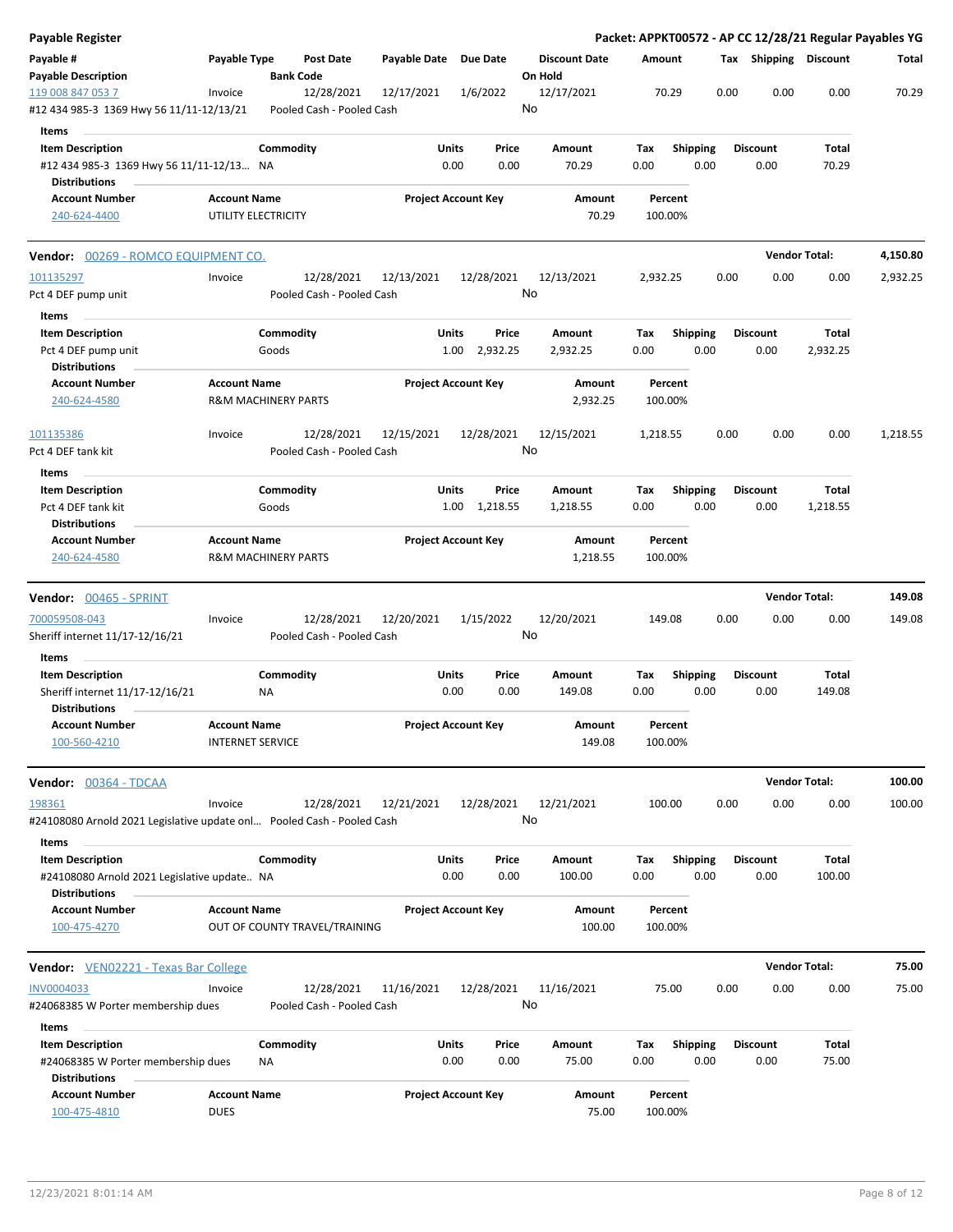| Payable Register                                                                                        |                                               |                                         |                        |                            |                                 |                    |                         | Packet: APPKT00572 - AP CC 12/28/21 Regular Payables YG |                          |          |
|---------------------------------------------------------------------------------------------------------|-----------------------------------------------|-----------------------------------------|------------------------|----------------------------|---------------------------------|--------------------|-------------------------|---------------------------------------------------------|--------------------------|----------|
| Payable #<br><b>Payable Description</b>                                                                 | Payable Type                                  | <b>Post Date</b><br><b>Bank Code</b>    | Payable Date Due Date  |                            | <b>Discount Date</b><br>On Hold | <b>Amount</b>      |                         | Tax Shipping Discount                                   |                          | Total    |
| <b>Vendor:</b> 00265 - TEXHOMA LIMESTONE, INC.                                                          |                                               |                                         |                        |                            |                                 |                    |                         |                                                         | <b>Vendor Total:</b>     | 1,671.75 |
| 8666<br>Pct 3 Rock & Gravel hauling 12/13-18/21                                                         | Invoice                                       | 12/28/2021<br>Pooled Cash - Pooled Cash | 12/21/2021             | 12/28/2021                 | 12/21/2021<br>No                | 1,671.75           |                         | 0.00<br>0.00                                            | 0.00                     | 1,671.75 |
| Items                                                                                                   |                                               |                                         |                        |                            |                                 |                    |                         |                                                         |                          |          |
| <b>Item Description</b><br>Pct 3 Rock & Gravel hauling 12/13-18/21<br><b>Distributions</b>              |                                               | Commodity<br>Rock-H                     | <b>Units</b><br>131.53 | Price<br>12.71             | Amount<br>1,671.75              | Tax<br>0.00        | <b>Shipping</b><br>0.00 | <b>Discount</b><br>0.00                                 | <b>Total</b><br>1,671.75 |          |
| <b>Account Number</b><br>230-623-3410                                                                   | <b>Account Name</b><br>R&B MAT. ROCK & GRAVEL |                                         |                        | <b>Project Account Key</b> | Amount<br>1,671.75              | Percent<br>100.00% |                         |                                                         |                          |          |
| <b>Vendor:</b> 00498 - TOWN OF WINDOM                                                                   |                                               |                                         |                        |                            |                                 |                    |                         |                                                         | <b>Vendor Total:</b>     | 71.50    |
| <b>INV0003997</b><br>Windom water 11/15-12/15/21                                                        | Invoice                                       | 12/28/2021<br>Pooled Cash - Pooled Cash | 12/17/2021             | 12/28/2021                 | 12/17/2021<br>No                | 71.50              |                         | 0.00<br>0.00                                            | 0.00                     | 71.50    |
| <b>Items</b><br><b>Item Description</b><br>Windom water 11/15-12/15/21<br><b>Distributions</b>          | <b>NA</b>                                     | Commodity                               | <b>Units</b>           | Price<br>0.00<br>0.00      | Amount<br>71.50                 | Tax<br>0.00        | Shipping<br>0.00        | <b>Discount</b><br>0.00                                 | <b>Total</b><br>71.50    |          |
| <b>Account Number</b><br>100-515-4420                                                                   | <b>Account Name</b><br>UTILITIES WATER        |                                         |                        | <b>Project Account Key</b> | Amount<br>71.50                 | Percent<br>100.00% |                         |                                                         |                          |          |
| <b>Vendor:</b> 00160 - TXU ENERGY                                                                       |                                               |                                         |                        |                            |                                 |                    |                         |                                                         | <b>Vendor Total:</b>     | 67.12    |
| 054427903414<br>#900011583831 S Annex 11/12-12/13/21                                                    | Invoice                                       | 12/28/2021<br>Pooled Cash - Pooled Cash | 12/15/2021             | 1/14/2022                  | 12/15/2021<br>No                | 27.67              |                         | 0.00<br>0.00                                            | 0.00                     | 27.67    |
| <b>Items</b><br><b>Item Description</b><br>#900011583831 S Annex 11/12-12/13/21<br><b>Distributions</b> | <b>NA</b>                                     | Commodity                               | <b>Units</b>           | Price<br>0.00<br>0.00      | <b>Amount</b><br>27.67          | Tax<br>0.00        | <b>Shipping</b><br>0.00 | <b>Discount</b><br>0.00                                 | <b>Total</b><br>27.67    |          |
| <b>Account Number</b><br>100-513-4400                                                                   | <b>Account Name</b><br>UTILITIES ELECTRICITY  |                                         |                        | <b>Project Account Key</b> | <b>Amount</b><br>27.67          | Percent<br>100.00% |                         |                                                         |                          |          |
| 055502747539<br>#100063401102 Lake Fannin 11/16-12/15/21                                                | Invoice                                       | 12/28/2021<br>Pooled Cash - Pooled Cash | 12/17/2021             | 1/3/2022                   | 12/17/2021<br>No                | 39.45              |                         | 0.00<br>0.00                                            | 0.00                     | 39.45    |
| <b>Items</b>                                                                                            |                                               |                                         |                        |                            |                                 |                    |                         |                                                         |                          |          |
| <b>Item Description</b><br>#100063401102 Lake Fannin 11/16-12/15 NA<br><b>Distributions</b>             |                                               | Commodity                               | Units                  | Price<br>0.00<br>0.00      | Amount<br>39.45                 | Tax<br>0.00        | <b>Shipping</b><br>0.00 | <b>Discount</b><br>0.00                                 | Total<br>39.45           |          |
| <b>Account Number</b><br>850-520-4400                                                                   | <b>Account Name</b><br>UTILITIES ELECTRICITY  |                                         |                        | <b>Project Account Key</b> | <b>Amount</b><br>39.45          | Percent<br>100.00% |                         |                                                         |                          |          |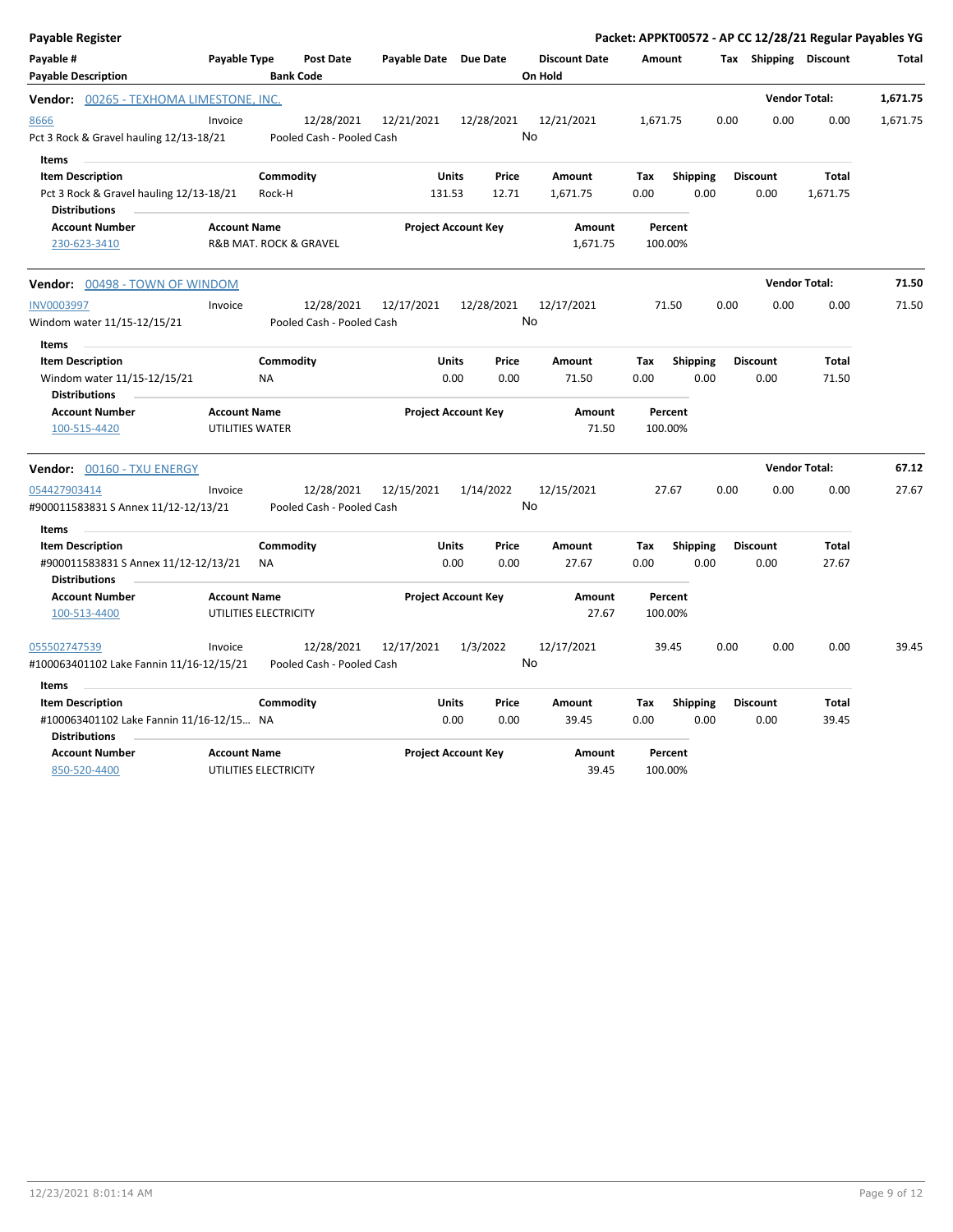## Payable Summary

| Type        | Count               | Gross     | Tax  | <b>Shipping</b> | <b>Discount</b> | Total     | <b>Manual Payment</b> | <b>Balance</b> |
|-------------|---------------------|-----------|------|-----------------|-----------------|-----------|-----------------------|----------------|
| Credit Memo |                     | $-860.83$ | 0.00 | 0.00            | 0.00            | $-860.83$ | 0.00                  | $-860.83$      |
| Invoice     | 50                  | 33,864.29 | 0.00 | 0.00            | 0.00            | 33.864.29 | 0.00                  | 33,864.29      |
|             | <b>Grand Total:</b> | 33.003.46 | 0.00 | 0.00            | 0.00            | 33.003.46 | 0.00                  | 33,003.46      |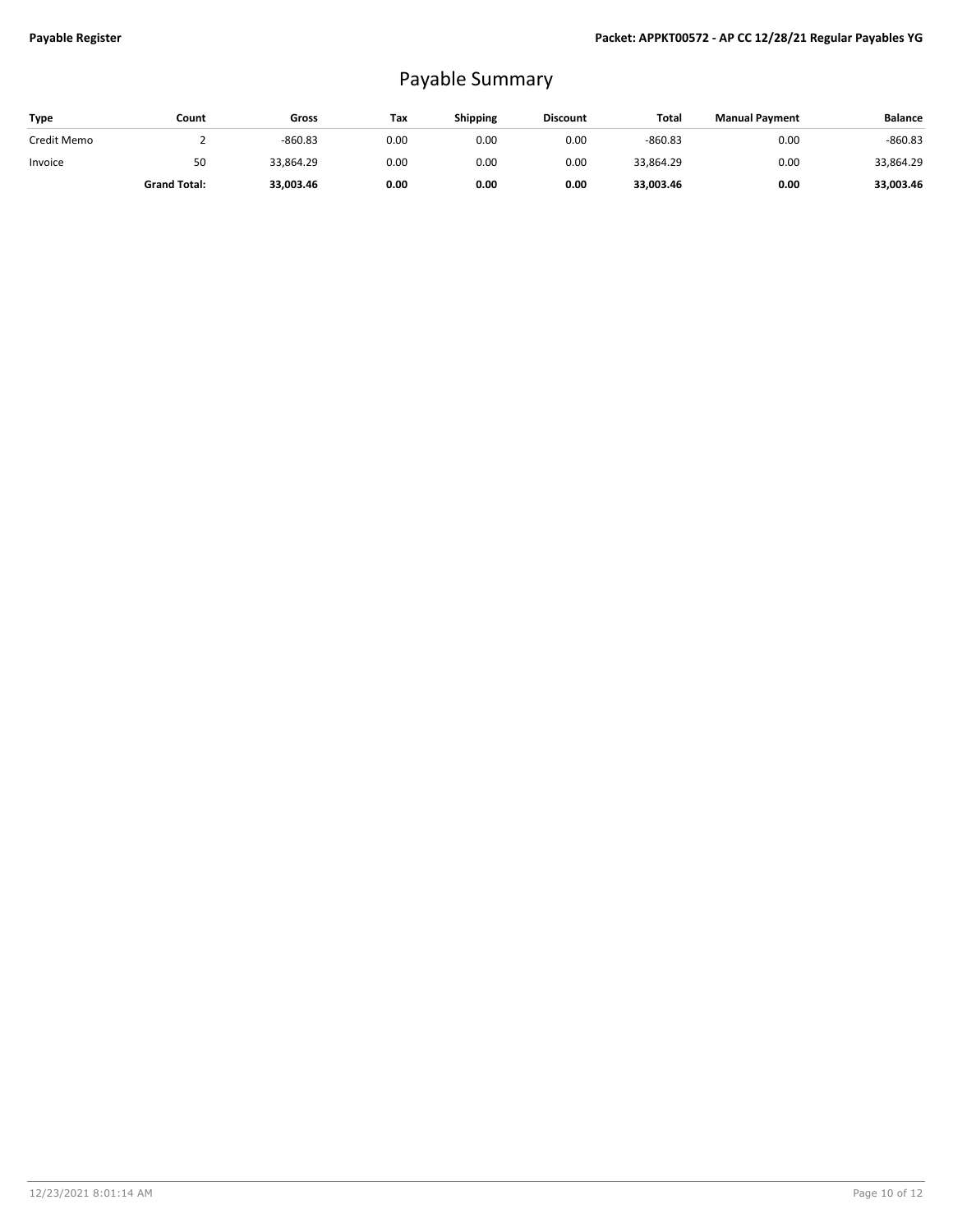## **Account Summary**

| Account      | Name                          | Amount    |
|--------------|-------------------------------|-----------|
| 100-410-4240 | <b>INDIGENT ATTORNEY FEES</b> | 300.00    |
| 100-425-4660 | <b>AUTOPSIES</b>              | 776.25    |
| 100-435-4370 | <b>ATTORNEY FEES</b>          | 382.50    |
| 100-475-4270 | OUT OF COUNTY TRAVEL/TRAINING | 152.86    |
| 100-475-4810 | <b>DUES</b>                   | 75.00     |
| 100-503-1070 | SALARY PART-TIME TECHNICIAN   | 871.88    |
| 100-510-3150 | <b>COPIER RENTAL</b>          | 40.00     |
| 100-510-4400 | UTILITIES ELECTRICITY         | 2,154.85  |
| 100-511-4400 | UTILITIES ELECTRICITY         | 298.76    |
| 100-513-4400 | UTILITIES ELECTRICITY         | 27.67     |
| 100-513-4410 | UTILITIES GAS                 | 151.30    |
| 100-515-4400 | UTILITIES ELECTRICITY         | 194.52    |
| 100-515-4420 | <b>UTILITIES WATER</b>        | 71.50     |
| 100-516-4400 | UTILITIES ELECTRICITY         | 519.84    |
| 100-518-4400 | UTILITIES ELECTRICITY         | 829.50    |
| 100-518-4410 | UTILITIES GAS                 | 106.33    |
| 100-518-4420 | <b>UTILITIES WATER</b>        | 108.31    |
| 100-518-4430 | <b>TRASH PICKUP SERVICE</b>   | 67.99     |
| 100-560-4210 | <b>INTERNET SERVICE</b>       | 149.08    |
| 100-560-4280 | PRISONER TRANSPORT            | 24.00     |
| 100-560-4540 | <b>R &amp; M AUTOMOBILES</b>  | 193.00    |
| 100-565-4050 | PRISONER MEDICAL              | 9,029.54  |
| 100-640-4400 | UTILITIES ELECTRICITY         | 361.41    |
|              | Total:                        | 16.886.09 |
|              |                               |           |

| <b>Account</b> | <b>Name</b>                            |        | Amount        |
|----------------|----------------------------------------|--------|---------------|
| 121-402-3120   | <b>IMAGING SYSTEM</b>                  |        | 4,288.00      |
|                |                                        | Total: | 4,288.00      |
| <b>Account</b> | <b>Name</b>                            |        | Amount        |
| 210-621-4580   | <b>R&amp;M MACHINERY PARTS</b>         |        | 692.05        |
| 210-621-4590   | <b>R&amp;M MACH. TIRES &amp; TUBES</b> |        | 660.00        |
|                |                                        | Total: | 1,352.05      |
| <b>Account</b> | <b>Name</b>                            |        | Amount        |
| 220-622-4580   | <b>R&amp;M MACHINERY PARTS</b>         |        | 4,311.39      |
|                |                                        | Total: | 4,311.39      |
| <b>Account</b> | <b>Name</b>                            |        | Amount        |
| 230-623-3410   | R&B MAT. ROCK & GRAVEL                 |        | 1,671.75      |
|                |                                        | Total: | 1,671.75      |
| <b>Account</b> | <b>Name</b>                            |        | Amount        |
| 240-624-4400   | UTILITY ELECTRICITY                    |        | 203.93        |
| 240-624-4580   | <b>R&amp;M MACHINERY PARTS</b>         |        | 4,150.80      |
| 240-624-4590   | R&M MACH. TIRES & TUBES                |        | 25.00         |
|                |                                        | Total: | 4,379.73      |
| <b>Account</b> | <b>Name</b>                            |        | <b>Amount</b> |
| 310-560-4270   | OUT OF COUNTY TRAVEL/TRAINING          |        | 75.00         |
|                |                                        | Total: | 75.00         |